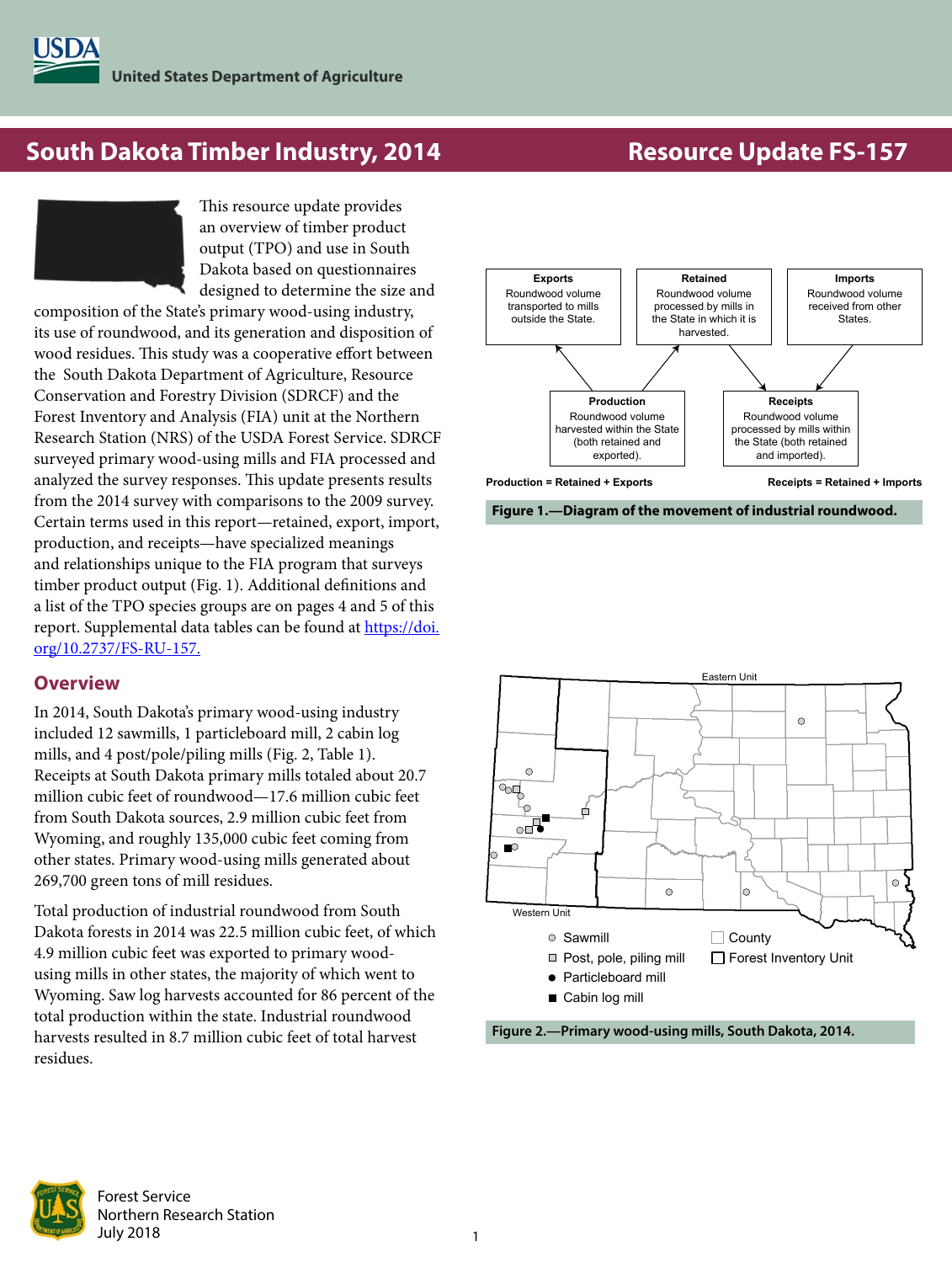# **South Dakota Timber Industry, 2014**

#### **Table 1.—Summary of the South Dakota timber industry, 2004, 2009, and 2014**

|                                                                                   |       |       |       | Change    |
|-----------------------------------------------------------------------------------|-------|-------|-------|-----------|
|                                                                                   | 2004  | 2009  | 2014  | 2009-2014 |
| Number of primary wood-using mills                                                | 25    | 23    | 19    | $-17.4%$  |
| Industrial roundwood receipts–MMCF <sup>a</sup>                                   | 24.9  | 26.0  | 20.7  | $-20.3%$  |
| Saw log receipts-MMBF <sup>b</sup>                                                | 130.4 | 141.2 | 99.3  | $-29.7%$  |
| Industrial roundwood production-MMCF <sup>a</sup>                                 | 21.8  | 24.7  | 22.5  | $-8.9%$   |
| Saw log production-MMBF <sup>b</sup>                                              | 112.2 | 133.7 | 110.1 | $-17.7\%$ |
| Growing-stock removals from timberland for industrial roundwood–MMCF <sup>a</sup> | 21.8  | 26.0  | 22.9  | $-11.9%$  |
| Sawtimber removals from timberland for industrial roundwood-MMBF <sup>b</sup>     | 112.5 | 133.6 | 111.9 | $-16.2%$  |
| Total wood material harvested for industrial roundwood-MMCF <sup>a</sup>          | 30.2  | 35.1  | 31.3  | $-10.9%$  |
| Harvest residue generated by industrial roundwood harvesting-MMCF <sup>a</sup>    | 8.7   | 10.4  | 8.8   | $-15.9%$  |
| Residues produced at primary wood-using mills, in thousand green tons             | 382.7 | 371.9 | 269.7 | $-27.5%$  |

<sup>a</sup> Million cubic feet.

**b** Million board feet, Scribner Rule.

## **Primary Timber Industry**

#### **Industrial Roundwood**

Receipts at South Dakota's 19 surveyed primary woodusing mills decreased from 26.0 million cubic feet in 2009 to 20.7 million cubic feet in 2014. Greater than 99 percent of receipts were composed of softwood species. Ponderosa pine alone accounted for roughly 98 percent of the total volume processed.

South Dakota's timber industry saw a decrease in industrial roundwood production by 9 percent in 2014, roughly 2.2 million cubic feet less than what was produced in 2009. Ninety-nine percent of industrial roundwood production was ponderosa pine. Saw log harvests accounted for 86 percent of total production. The decrease in overall production between 2009 and 2014 was mainly due to the decrease in saw log production, as production of posts/ poles/pilings and other products increased (Fig. 3).

#### **Saw Logs**

Saw logs are by far South Dakota's most important industrial roundwood product, in both production and receipts. Production of saw logs in South Dakota in 2014 decreased by 18 percent from saw log production in 2009, from 133.7 million board feet to 110.1 million board feet (Scribner Rule). Receipts of saw logs at South Dakota sawmills also decreased, from 141.2 million board feet in 2009 to 99.3 million board feet (Scribner Rule) in 2014, a decrease of about 30 percent.



**Figure 3.—Industrial roundwood production by product and survey year, South Dakota. All other products include roundwood going to mills that produce particleboard, excelsior/shavings, or other miscellaneous products.**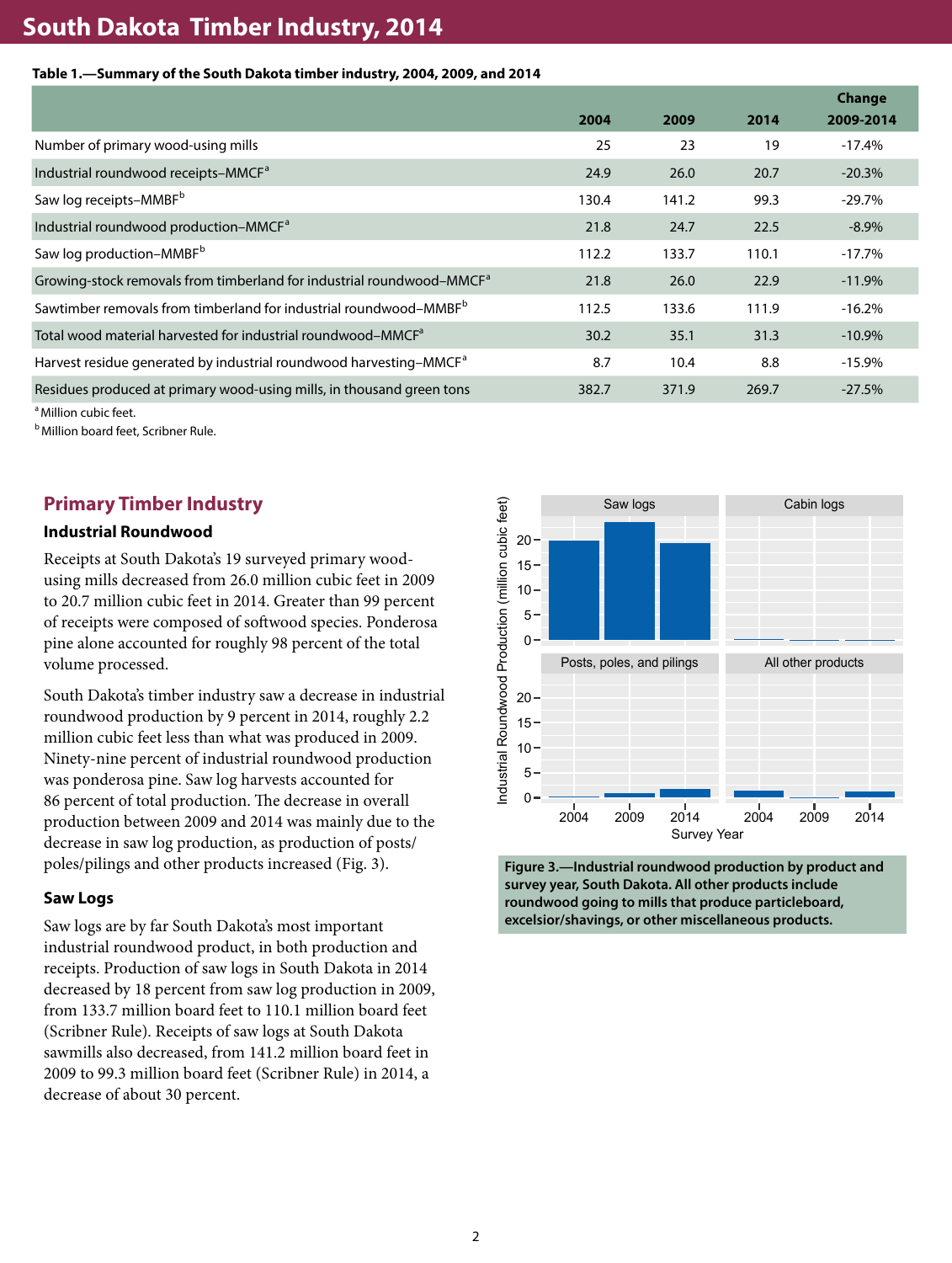### **Timber Removals**

During the harvest of industrial roundwood from South Dakota's forests in 2014, 21.4 million cubic feet of wood material from growing stock (e.g., sawtimber and poletimber) and 1.1 million cubic feet from nongrowing stock (e.g., limbwood, saplings, and cull, dead, or nonforest trees) were used for primary wood products. The unused portion of timber removals amounted to 1.5 million cubic feet of logging residue from growing-stock sources and 7.2 million cubic feet of logging slash from non-growing-stock sources (Fig. 4).

#### **Harvest Intensity**

Estimating harvest intensity involves combining the data from this study with forest inventory data from FIA, which is an annual inventory of forests to quantify such metrics as area, number of live trees, net volume, etc. In 2014, there were 1.9 million acres of forest land in South Dakota (Walters 2015). With 31.3 million cubic feet of wood material harvested, South Dakota's statewide harvest intensity was 16.1 cubic feet of wood material removed per acre of forest land. That is a decrease in harvest intensity from 2009, which saw 18.6 cubic feet of removals per acre of forest land. Fifteen of the 66 counties in South Dakota reported industrial roundwood removals in 2014, ranging in harvest intensity from less than 1 cubic foot of wood removed per acre to as high as 41.1 cubic feet per acre (Fig. 5).

#### **Primary Mill Residues**

In converting industrial roundwood into products, such as lumber, South Dakota's primary wood-using mills generated 269,700 green tons of coarse wood residue (e.g., slabs or edgings), fine wood residue (e.g., sawdust), and bark residue. Forty-nine percent of mill residues were used for fiber products (Fig. 6). Less than 1 percent of mill residues went unused.

# **Literature Cited**

Walters, B.F. 2015. **Forests of South Dakota, 2014.** Resource Update FS-41. Newtown Square, PA: U.S. Department of Agriculture, Forest Service, Northern Research Station. 4 p.











**Figure 6.—Distribution of residues generated by primary woodusing mills by method of disposal, South Dakota, 2014.**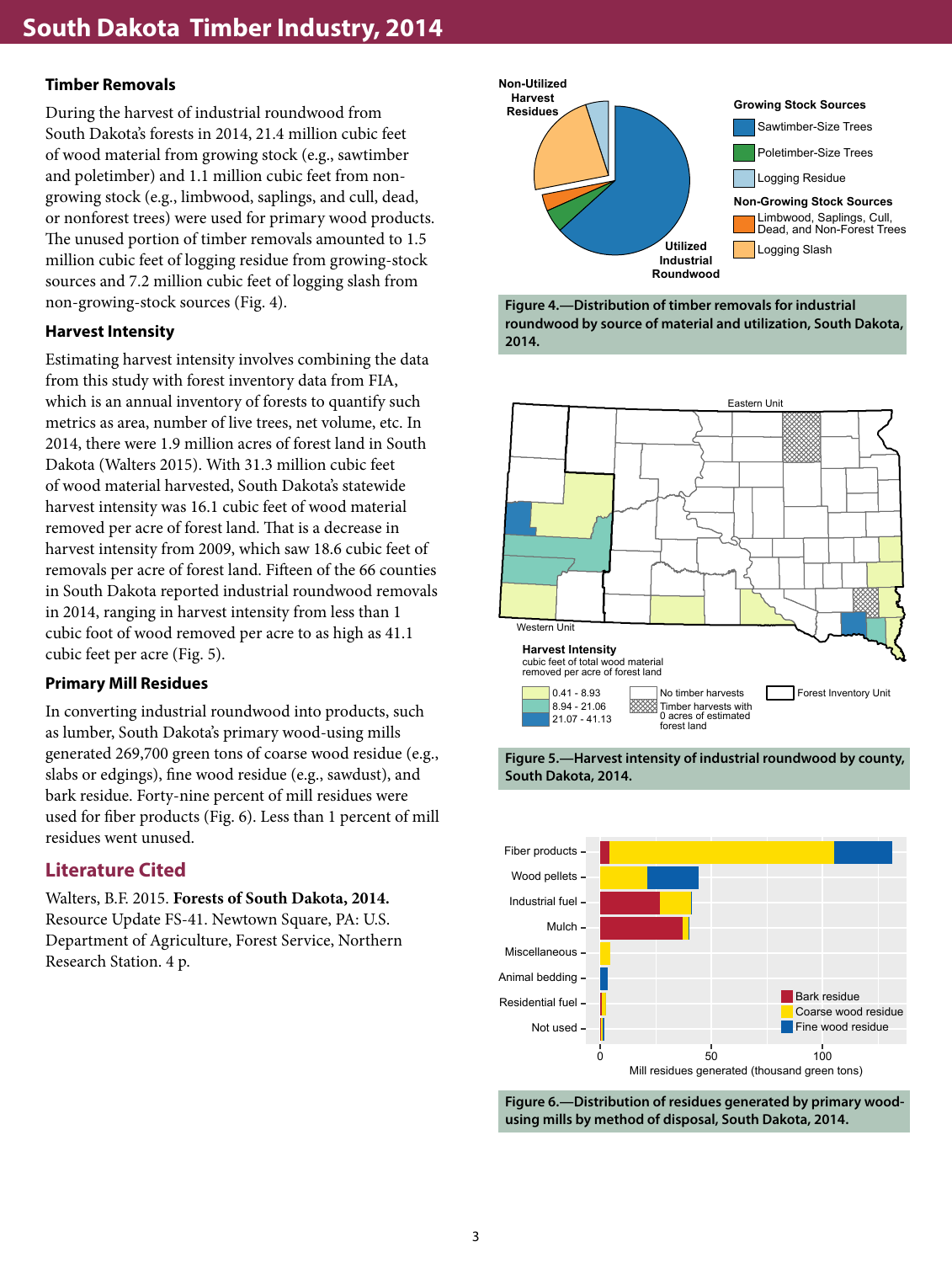# **Common and scientific names of tree species in South Dakota by TPO species group**

| <b>Softwoods</b> |                        |                      |
|------------------|------------------------|----------------------|
| Cedar/juniper    |                        |                      |
|                  | Rocky Mountain juniper | Juniperus scopulorum |
|                  | Fastern redcedar       | Juniperus virginiana |
| Lodgepole pine   |                        |                      |
|                  | Lodgepole pine         | Pinus contorta       |
| Ponderosa pine   |                        |                      |
|                  | Ponderosa pine         | Pinus ponderosa      |
| Red pine         |                        |                      |
|                  | Red pine               | Pinus resinosa       |
| Spruce           |                        |                      |
|                  | White spruce           | Picea glauca         |

| <b>Hardwoods</b>    |                     |                        |  |  |  |  |  |  |
|---------------------|---------------------|------------------------|--|--|--|--|--|--|
| Ash                 |                     |                        |  |  |  |  |  |  |
|                     | Green ash           | Fraxinus pennsylvanica |  |  |  |  |  |  |
|                     | Other ash species   | Fraxinus spp.          |  |  |  |  |  |  |
| White (paper) birch |                     |                        |  |  |  |  |  |  |
|                     | White (paper) birch | Betula papyrifera      |  |  |  |  |  |  |
| <b>Black walnut</b> |                     |                        |  |  |  |  |  |  |
|                     | <b>Black walnut</b> | Juglans nigra          |  |  |  |  |  |  |
| Cottonwood          |                     |                        |  |  |  |  |  |  |
|                     | Eastern cottonwood  | Populus deltoids       |  |  |  |  |  |  |
|                     | Plains cottonwood   | Populus deltoides ssp. |  |  |  |  |  |  |
|                     |                     | monilifera             |  |  |  |  |  |  |
| Flm                 |                     |                        |  |  |  |  |  |  |
|                     | American elm        | Ulmus americana        |  |  |  |  |  |  |
|                     | Siberian elm        | Ulmus pumila           |  |  |  |  |  |  |
|                     | Slippery elm        | Ulmus rubra            |  |  |  |  |  |  |
| Hard maple          |                     |                        |  |  |  |  |  |  |
|                     | Black maple         | Acer nigrum            |  |  |  |  |  |  |
|                     | Sugar maple         | Acer saccharum         |  |  |  |  |  |  |
| Soft maple          |                     |                        |  |  |  |  |  |  |
|                     | Boxelder            | Acer negundo           |  |  |  |  |  |  |
|                     | Red maple           | Acer rubrum            |  |  |  |  |  |  |
|                     | Silver maple        | Acer saccharinum       |  |  |  |  |  |  |
| White oak           |                     |                        |  |  |  |  |  |  |
|                     | Bur oak             | Quercus macrocarpa     |  |  |  |  |  |  |

#### **How to Cite This Publication**

Walters, Brian F.; Garbisch, Brian; Piva, Ronald J. 2018. **South Dakota Timber Industry, 2014.** Resource Update FS-157. Newtown Square, PA: U.S. Department of Agriculture, Forest Service, Northern Research Station. 5 p. [https://doi.org/10.2737/FS-RU-157.](https://doi.org/10.2737/FS-RU-157)

#### **Supplemental Tables**

Data tables to accompany this report are available at [https://doi.org/10.2737/FS-RU-157.](https://doi.org/10.2737/FS-RU-157)

#### **Contact Information**

Brian F. Walters USDA Forest Service, Northern Research Station 1992 Folwell Ave. St. Paul, MN 55108 Ph: 651-649-5135 Fax: 651-649-5140 [bfwalters@fs.fed.us](mailto:bfwalters@fs.fed.us) Northern FIA:<http://nrs.fs.fed.us/fia/> National FIA: <http://fia.fs.fed.us>

The published report is available online at [https://doi.org/10.2737/FS-RU-157.](https://doi.org/10.2737/FS-RU-157)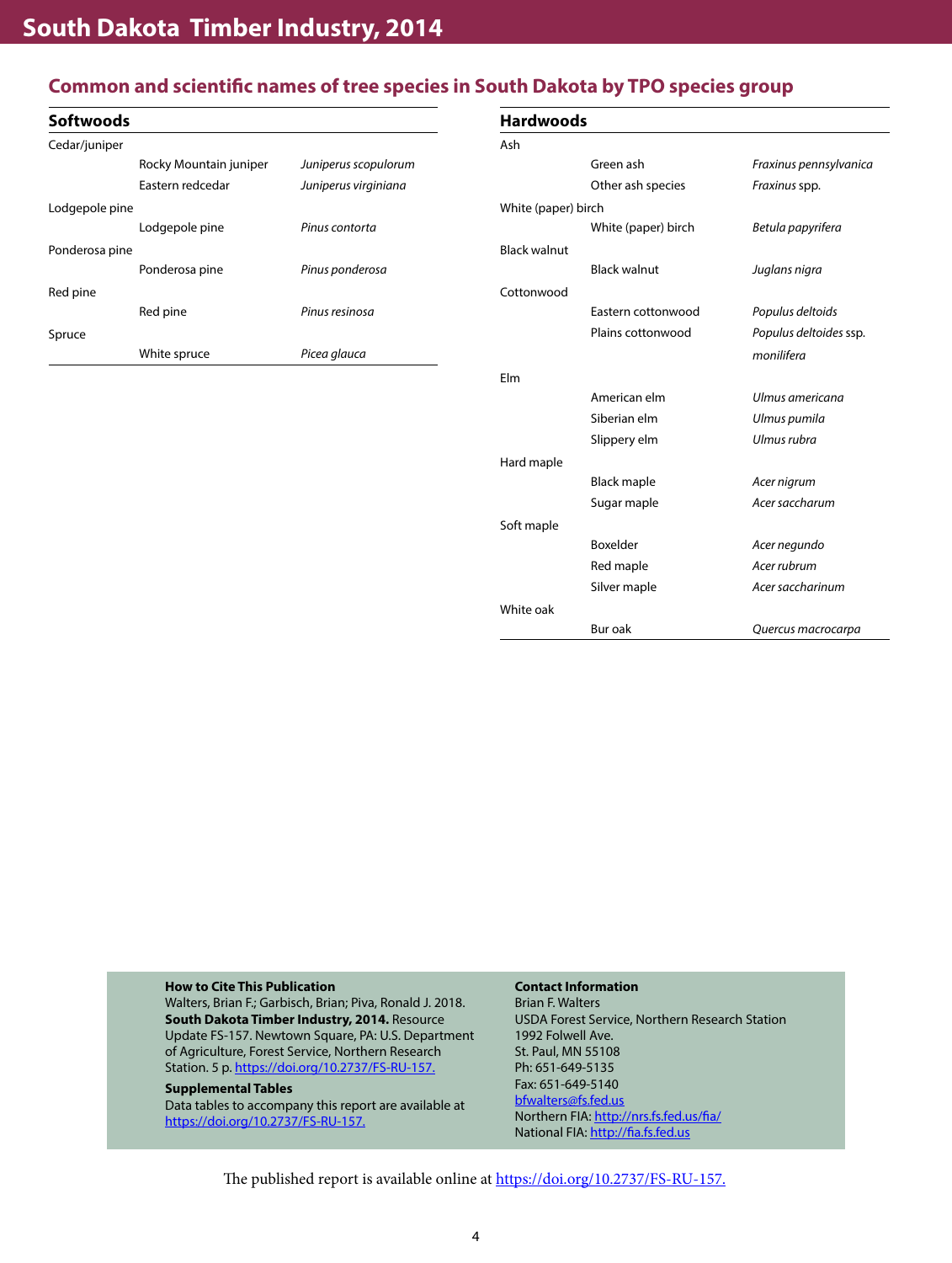# **Definition of Terms**

**Growing-stock removals.** The growing-stock volume removed from timberland by harvesting industrial roundwood products. Includes sawtimber removals, poletimber removals, and logging residues.

**Growing-stock tree.** A live timberland tree of commercial species that meets specified standards of size, quality, and merchantability. Excludes rough, rotten, and dead trees.

**Growing-stock volume.** Net volume of growing-stock trees 5.0 inches d.b.h. and larger, from 1 foot above the ground to a minimum 4.0-inch top diameter outside bark of the central stem or to the point where the central stem breaks into limbs.

**Harvest residues.** The total net volume of unused portions of trees cut or killed by logging. Includes both logging residues and logging slash.

**Industrial roundwood exports.** The quantity of industrial roundwood harvested in a geographical area and transported to other geographical areas.

**Industrial roundwood imports.** The quantity of industrial roundwood received from other geographical areas.

**Industrial roundwood products.** Saw logs, pulpwood, veneer logs, poles, commercial posts, pilings, cooperage logs, particleboard bolts, shaving bolts, lath bolts, charcoal bolts, and chips from roundwood used for pulp or board products.

**Industrial roundwood production.** The quantity of industrial roundwood harvested in a geographic area plus all industrial roundwood exported to other geographical areas.

**Industrial roundwood receipts.** The quantity of industrial roundwood received by commercial mills in a geographic area plus all industrial roundwood imported from other geographical areas.

**Industrial roundwood retained.** The quantity of industrial roundwood harvested from and processed by commercial mills within the same geographical area.

**Limbwood removals.** Net volume of all portions of a tree other than the central stem (including forks, large limbs, tops, and stumps) harvested for industrial roundwood products.

**Logging residue.** The net volume of unused portions of the merchantable central stem of growing-stock trees cut or killed by logging.

**Logging slash.** The net volume of unused portions of the unmerchantable (non-growing-stock) sections of trees cut or killed by logging.

**Poletimber.** A growing-stock tree at least 5.0 inches d.b.h. but smaller than sawtimber size (9.0 inches d.b.h. for softwoods, 11.0 inches d.b.h. for hardwoods).

**Primary wood-using mills.** Mills receiving roundwood or chips from roundwood for processing into products such as lumber, veneer, and pulp.

**Primary wood-using mill residue.** Wood materials (coarse and fine) and bark generated at manufacturing plants that process industrial roundwood into principal products. These residues include wood products obtained incidental to production of principal products and wood materials not utilized for some product.

**Rotten tree.** A tree that does not meet regional merchantability standards because of excessive unsound cull.

**Rough tree.** A tree that does not meet regional merchantability standards because of excessive sound cull (includes forks, sweep and crook, and large branches or knots), including noncommercial tree species.

**Roundwood.** Logs, bolts, or other round sections cut from trees (including chips from roundwood).

**Sapling.** A live tree between 1.0 and 5.0 inches d.b.h.

**Sawtimber removals.** As used in supplemental Table 9, sawtimber removals refers to the net volume in the merchantable central stem (includes the saw log and upper stem portions) of sawtimber trees harvested for industrial roundwood products. When referring to the sawtimber volume removed from timberland as in Table 11 in the supplemental files, sawtimber removals refers to the net volume in the saw log portion of sawtimber trees harvested for roundwood products or left on the ground as harvest residue.

**Sawtimber tree.** A growing-stock tree containing at least a 12-foot saw log or two noncontiguous saw logs 8 feet or longer, and meeting regional specifications for freedom from defect. Softwoods must be at least 9.0 inches d.b.h. and hardwoods must be at least 11.0 inches d.b.h.

In accordance with Federal civil rights law and U.S. Department of Agriculture (USDA) civil rights regulations and policies, the USDA, its Agencies, offices, and employees, and institutions participating in or administering USDA programs are prohibited from discriminating based on race, color, national origin, religion, sex, gender identity (including gender expression), sexual orientation, disability, age, marital status, family/parental status, income derived from a public assistance program, political beliefs, or reprisal or retaliation for prior civil rights activity, in any program or activity conducted or funded by USDA (not all bases apply to all programs). Remedies and complaint filing deadlines vary by program or incident.

Persons with disabilities who require alternative means of communication for program information (e.g., Braille, large print, audiotape, American Sign Language, etc.) should contact the responsible Agency or USDA's TARGET Center at (202) 720-2600 (voice and TTY) or contact USDA through the Federal Relay Service at (800) 877-8339. Additionally, program information may be made available in languages other than English.

To file a program discrimination complaint, complete the USDA Program Discrimination Complaint Form, AD-3027, found online at [http://www.](https://www.ascr.usda.gov/filing-program-discrimination-complaint-usda-customer) [ascr.usda.gov/complaint\\_filing\\_cust.html](https://www.ascr.usda.gov/filing-program-discrimination-complaint-usda-customer) and at any USDA office or write a letter addressed to USDA and provide in the letter all of the information requested in the form. To request a copy of the complaint form, call (866) 632-9992. Submit your completed form or letter to USDA by: (1) mail: U.S. Department of Agriculture, Office of the Assistant Secretary for Civil Rights, 1400 Independence Avenue, SW, Washington, D.C. 20250-9410; (2) fax: (202) 690-7442; or (3) email: [program.intake@usda.gov](mailto:program.intake@usda.gov)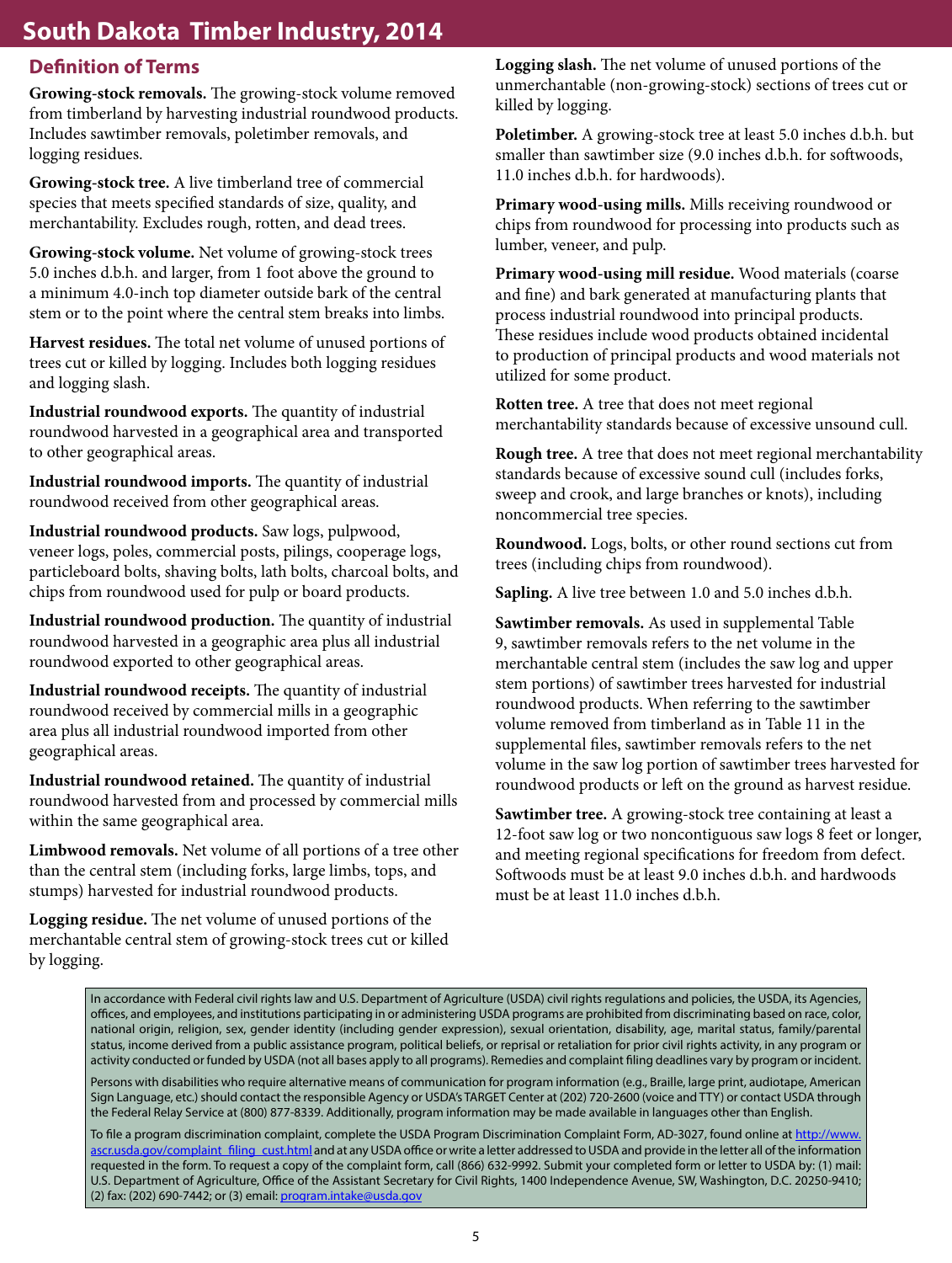| <b>Mill type</b>         | <b>Survey year</b> |      |                |      |                |  |  |  |
|--------------------------|--------------------|------|----------------|------|----------------|--|--|--|
| and mill size            | 1993               | 1999 | 2004           | 2009 | 2014           |  |  |  |
| Sawmills <sup>2</sup>    |                    |      |                |      |                |  |  |  |
| $<$ 1 MMBF               | 6                  | 6    | 12             | 9    | 8              |  |  |  |
| 1 - 4.9 MMBF             | 3                  | 3    | $\overline{2}$ | 2    |                |  |  |  |
| 5 - 9.9 MMBF             |                    |      |                | --   |                |  |  |  |
| $\geq 10$ MMBF           | າ                  | 2    | $\overline{2}$ | 2    | $\overline{2}$ |  |  |  |
| <b>Sawmill total</b>     | 12                 | 12   | 17             | 13   | 12             |  |  |  |
| <b>Other mills</b>       |                    |      |                |      |                |  |  |  |
| Particleboard mills      |                    |      |                |      |                |  |  |  |
| Cabin log mills          | 3                  | 2    | 3              | 3    | 2              |  |  |  |
| Post, pole, piling mills | ⌒                  | 3    | 3              | 3    |                |  |  |  |
| Other $mills3$           |                    |      |                | 3    |                |  |  |  |
| <b>Grand Total</b>       | 18                 | 18   | 25             | 23   | 19             |  |  |  |

**Table 1.--Number of active primary wood-using mills by mill type and survey year, South Dakota1**

 $1$  Mills that produce multiple products are only counted for the main product processed.

<sup>2</sup> Sawmills are classified by annual lumber production in million board feet (MMBF), International ¼-inch rule.

 $3$  Other mills includes excelsior/shavings and other miscellaneous products mills.

*Note: All table cells without observations are indicated by -- .*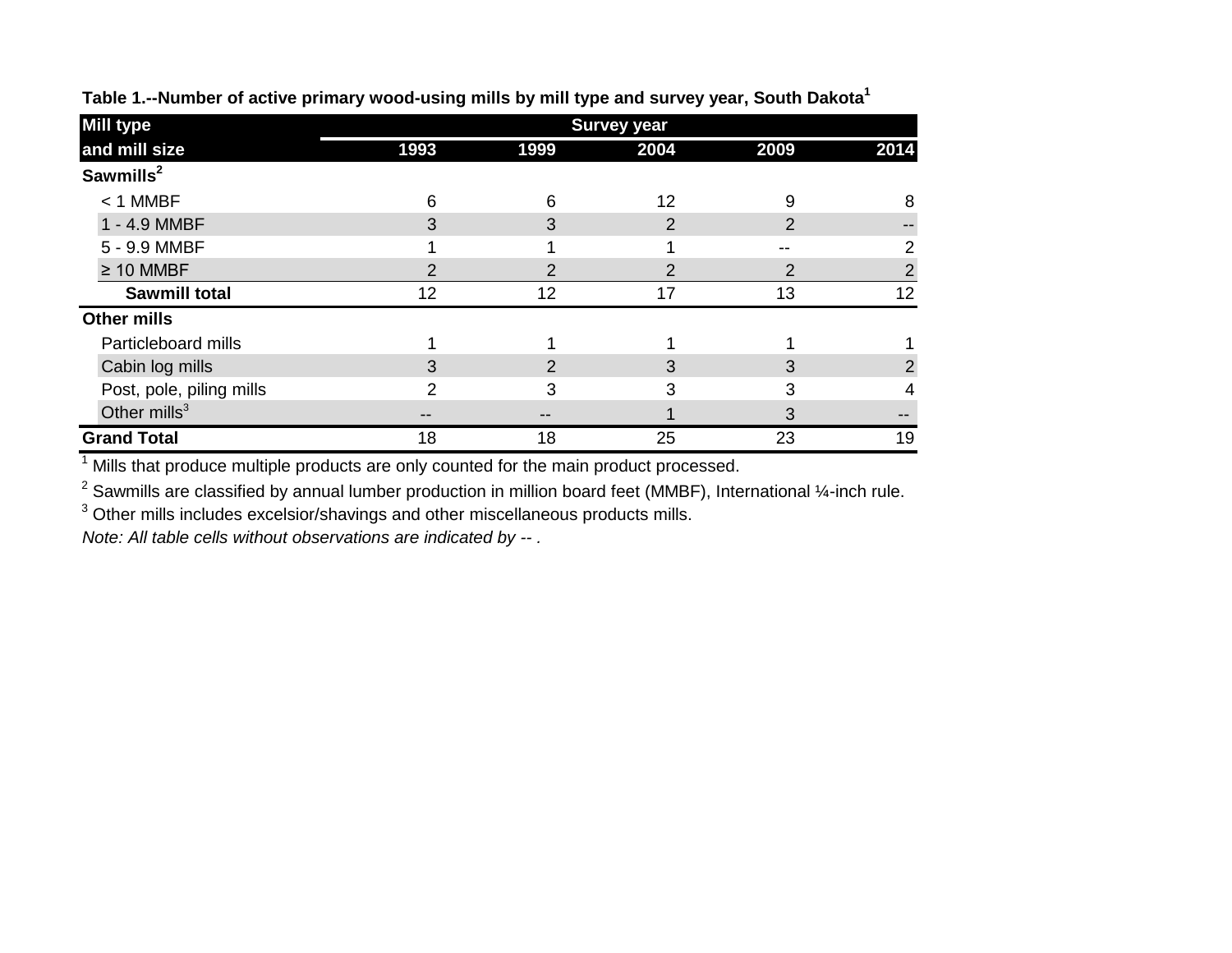**Table 2.--Industrial roundwood receipts, in thousand cubic feet, by mill type, survey year, and softwoods and hardwoods, South Dakota**

| <b>Mill type and</b>     | <b>Survey year</b> |        |          |                |             |  |  |  |
|--------------------------|--------------------|--------|----------|----------------|-------------|--|--|--|
| hardwoods and softwoods  | 1993               | 2000   | 2006     | 2009           | 2014        |  |  |  |
| <b>All Species</b>       |                    |        |          |                |             |  |  |  |
| Saw logs                 | 17,867             | 21,491 | 22,995   | 24,752         | 17,408      |  |  |  |
| Post, pole, piling mills | 26                 | 195    | 308      | 942            | 1,921       |  |  |  |
| Other mills <sup>1</sup> | 995                | 908    | 1,605    | 258            | 1,352       |  |  |  |
| All species total        | 18,888             | 22,594 | 24,908   | 25,952         | 20,680      |  |  |  |
| <b>Softwoods</b>         |                    |        |          |                |             |  |  |  |
| Saw logs                 | 17,795             | 21,247 | 22,924   | 24,713         | 17,334      |  |  |  |
| Post, pole, piling mills | 26                 | 195    | 305      | 942            | 1,921       |  |  |  |
| Other mills <sup>1</sup> | 995                | 908    | 1,605    | 256            | 1,351       |  |  |  |
| <b>Softwoods total</b>   | 18,815             | 22,350 | 24,833   | 25,912         | 20,606      |  |  |  |
| <b>Hardwoods</b>         |                    |        |          |                |             |  |  |  |
| Saw logs                 | 72                 | 244    | 71       | 39             | 74          |  |  |  |
| Post, pole, piling mills | --                 |        | 4        | $- -$          | 0           |  |  |  |
| Other mills <sup>1</sup> | --                 | --     | $\Omega$ | $\overline{2}$ | $\mathbf 0$ |  |  |  |
| Hardwoods total          | 72                 | 244    | 75       | 41             | 74          |  |  |  |

<sup>1</sup> Other mills includes excelsior/shavings, particleboard mills, cabin log mills, and other miscellaneous products mills.

*Note: All table cells without observations are indicated by -- . Table value of 0 indicates the volume rounds to less than 1 thousand cubic feet. Columns and rows may not add to their totals due to rounding.*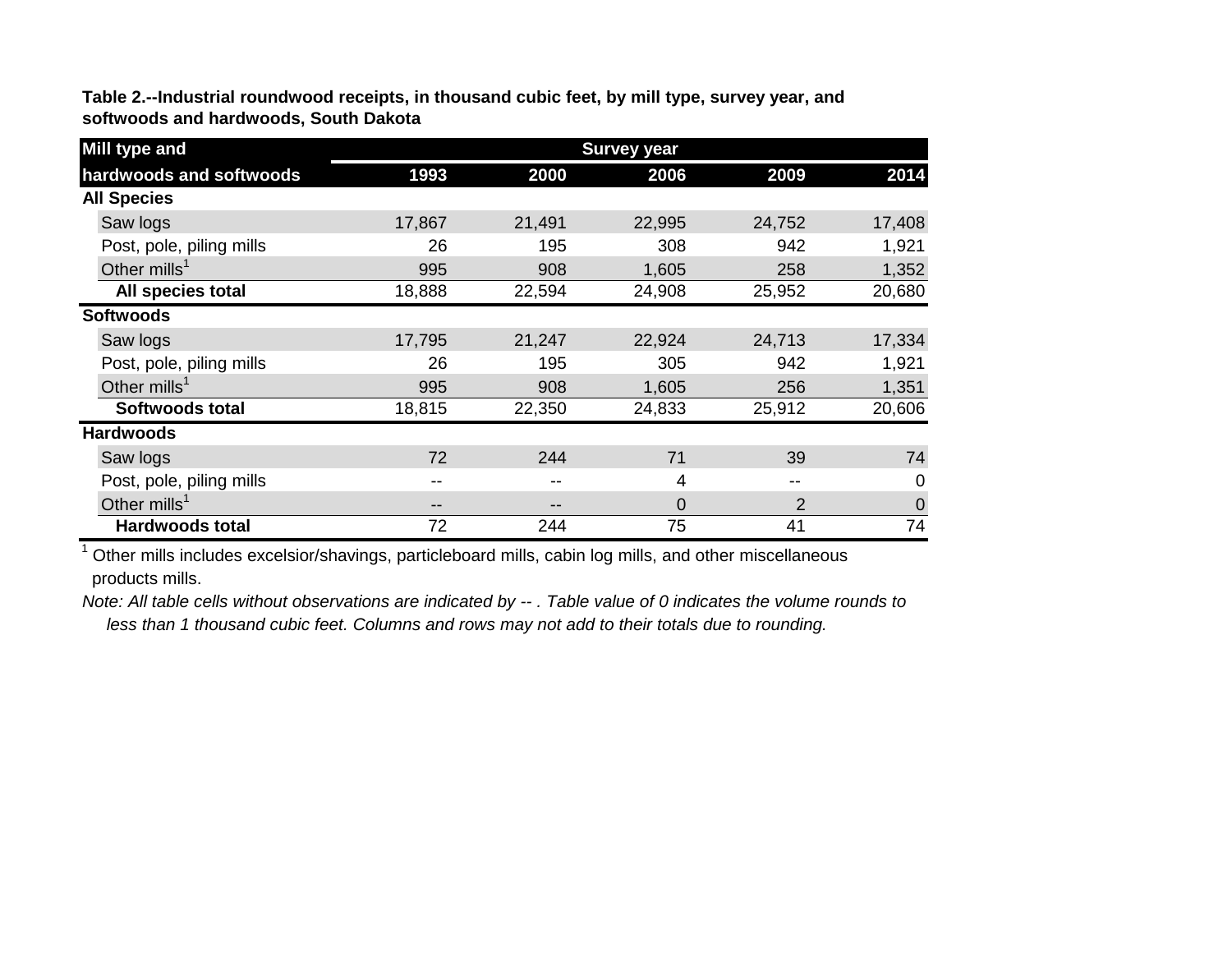|                        |                | <b>State of origin</b>   |                   |                   |                       |                          |                     |  |  |
|------------------------|----------------|--------------------------|-------------------|-------------------|-----------------------|--------------------------|---------------------|--|--|
| <b>Speicies group</b>  | <b>Total</b>   | <b>Minnesota</b>         | <b>Montana</b>    |                   | Nebraska South Dakota | Wyoming                  | <b>Other States</b> |  |  |
| <b>Softwoods</b>       |                |                          |                   |                   |                       |                          |                     |  |  |
| Cedar/juniper          | 59             | $\qquad \qquad -$        | $\qquad \qquad -$ | 31                | 27                    | $\qquad \qquad -$        | $\mathbf{1}$        |  |  |
| Lodgepole pine         | 152            | $- -$                    | $- -$             | --                | --                    | 152                      |                     |  |  |
| Ponderosa pine         | 20,379         | $\overline{\phantom{m}}$ | 98                | $\qquad \qquad -$ | 17,527                | 2,754                    |                     |  |  |
| Red pine               | 2              | $\overline{2}$           | $- -$             | --                | --                    | --                       |                     |  |  |
| Spruce                 | 14             | $\qquad \qquad -$        | $\qquad \qquad -$ | $- -$             | 14                    | $\qquad \qquad -$        | --                  |  |  |
| Softwoods total        | 20,606         | 2                        | 98                | 31                | 17,567                | 2,906                    |                     |  |  |
| <b>Hardwoods</b>       |                |                          |                   |                   |                       |                          |                     |  |  |
| Ash                    | 19             | $\overline{\phantom{m}}$ | $- -$             | $- -$             | 18                    | $\qquad \qquad -$        | 1                   |  |  |
| White (paper) birch    | 0              | 0                        | --                | --                | $- -$                 | --                       |                     |  |  |
| <b>Black walnut</b>    | $\overline{0}$ | $\qquad \qquad -$        | $- -$             | $- -$             | $\qquad \qquad -$     | $\qquad \qquad -$        | $\mathbf 0$         |  |  |
| Cottonwood             | 37             | $- -$                    |                   | --                | 37                    | --                       |                     |  |  |
| White oak group        | 18             | $\qquad \qquad -$        | $- -$             |                   | 18                    | $\qquad \qquad \cdots$   | --                  |  |  |
| <b>Hardwoods total</b> | 74             | $\mathbf 0$              |                   |                   | 72                    | $\overline{\phantom{m}}$ | 1                   |  |  |
| <b>State total</b>     | 20,680         | 3                        | 98                | 32                | 17,640                | 2,906                    | 2                   |  |  |

**Table 3.--Industrial roundwood receipts, in thousand cubic feet, by species group and State of origin, South Dakota, 2014**

*Note: All table cells without observations are indicated by -- . Table value of 0 indicates the volume rounds to less*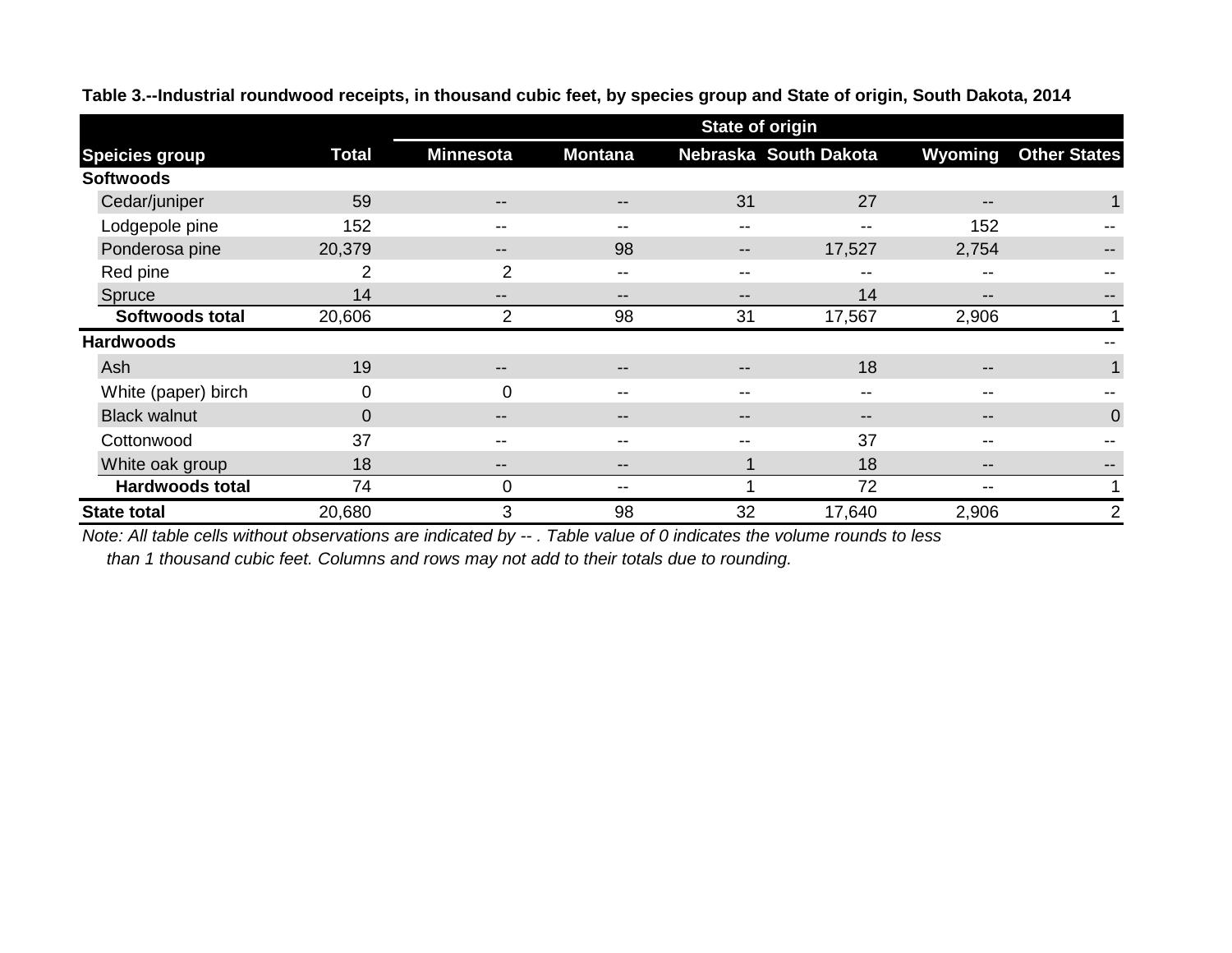**Table 4.--Industrial roundwood production, in thousand cubic feet, by product, hardwoods and softwoods, and survey year, South Dakota**

| <b>Product and</b>          | <b>Survey year</b> |        |        |        |          |  |  |  |
|-----------------------------|--------------------|--------|--------|--------|----------|--|--|--|
| hardwoods and softwoods     | 1993               | 1999   | 2004   | 2009   | 2014     |  |  |  |
| <b>All Species</b>          |                    |        |        |        |          |  |  |  |
| Saw logs                    | 16,360             | 19,742 | 19,912 | 23,592 | 19,401   |  |  |  |
| Cabin logs                  | --                 | 9      | 198    | 91     | 38       |  |  |  |
| Post, pole, and pilings     | 21                 | 195    | 308    | 891    | 1,771    |  |  |  |
| Other products <sup>1</sup> | 853                | 810    | 1,337  | 114    | 1,290    |  |  |  |
| All species total           | 17,234             | 20,755 | 21,755 | 24,689 | 22,500   |  |  |  |
| <b>Softwoods</b>            |                    |        |        |        |          |  |  |  |
| Saw logs                    | 16,172             | 19,557 | 19,788 | 23,541 | 19,205   |  |  |  |
| Cabin logs                  |                    | 9      | 198    | 91     | 38       |  |  |  |
| Post, pole, and pilings     | 21                 | 195    | 305    | 891    | 1,771    |  |  |  |
| Other products <sup>1</sup> | 853                | 810    | 1,337  | 113    | 1,290    |  |  |  |
| <b>Softwoods total</b>      | 17,047             | 20,570 | 21,628 | 24,636 | 22,304   |  |  |  |
| <b>Hardwoods</b>            |                    |        |        |        |          |  |  |  |
| Saw logs                    | 188                | 185    | 123    | 52     | 196      |  |  |  |
| Post, pole, and pilings     | --                 |        | 4      | --     | $\Omega$ |  |  |  |
| Other products <sup>1</sup> | --                 |        | --     |        | $- -$    |  |  |  |
| <b>Hardwoods total</b>      | 188                | 185    | 127    | 53     | 196      |  |  |  |

<sup>1</sup> Other products includes roundwood going to mills producing excelsior/shavings, particleboard, and other miscellaneous products.

*Note: All table cells without observations are indicated by -- . Table value of 0 indicates the volume rounds to less than 1 thousand cubic feet. Columns and rows may not add to their totals due to rounding.*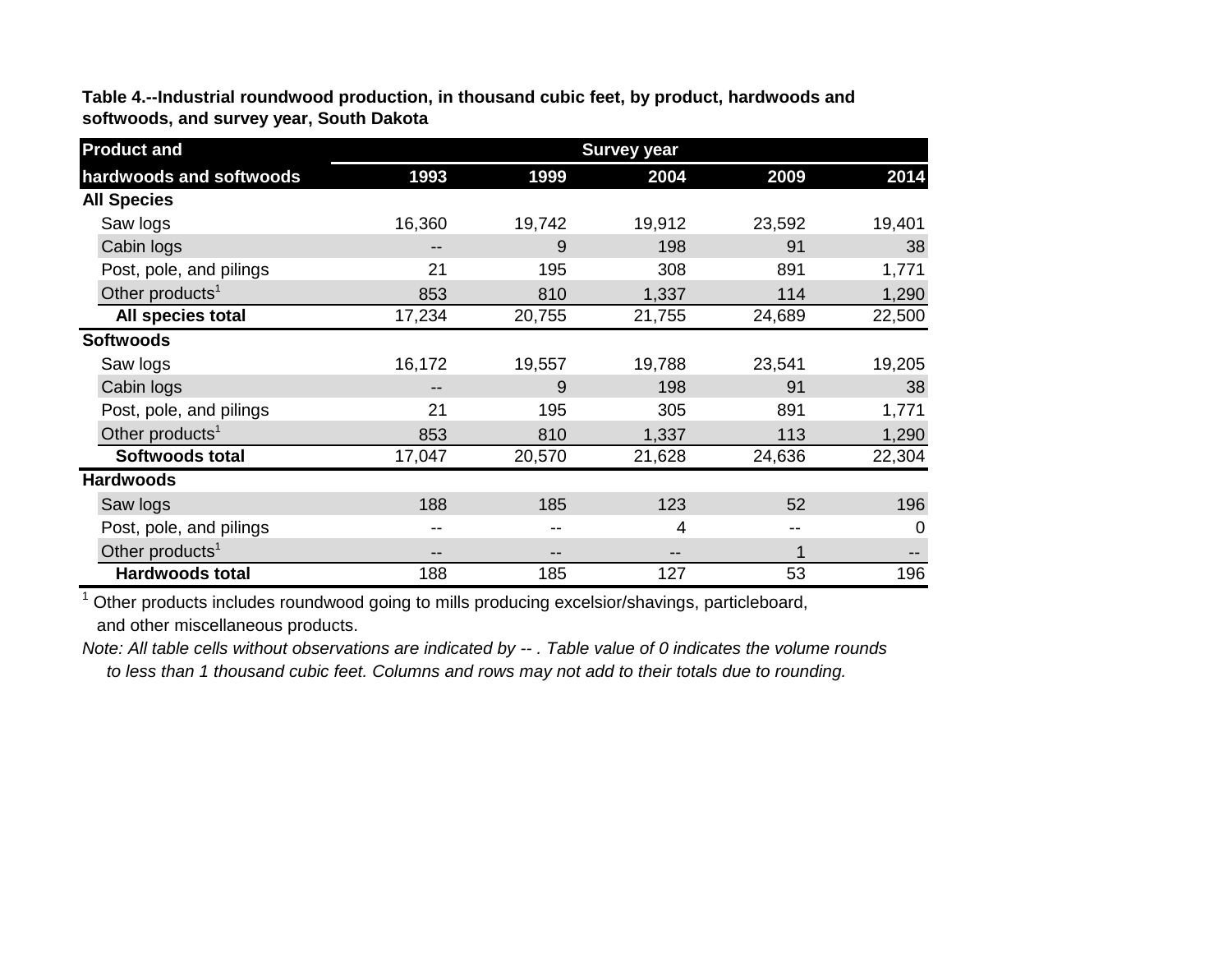**Table 5.--Industrial roundwood production, in thousand cubic feet, by species group and State of mill, South Dakota, 2014**

|                       |              | <b>State of mill</b> |                |       |                       |                   |  |  |
|-----------------------|--------------|----------------------|----------------|-------|-----------------------|-------------------|--|--|
| <b>Speicies group</b> | <b>Total</b> | <b>Minnesota</b>     | <b>Montana</b> |       | Nebraska South Dakota | Wyoming           |  |  |
| <b>Softwoods</b>      |              |                      |                |       |                       |                   |  |  |
| Cedar/juniper         | 27           | $\qquad \qquad -$    | --             | 0     | 27                    | $\qquad \qquad -$ |  |  |
| Ponderosa pine        | 22,263       | --                   | 163            | 0     | 17,527                | 4,574             |  |  |
| Spruce                | 14           | --                   | --             | --    | 14                    | $- -$             |  |  |
| Softwoods total       | 22,304       | --                   | 163            | 0     | 17,567                | 4,574             |  |  |
| <b>Hardwoods</b>      |              |                      |                |       |                       |                   |  |  |
| Ash                   | 19           | 4                    | --             | --    | 18                    |                   |  |  |
| <b>Black walnut</b>   |              | 1                    | --             | $- -$ | --                    | --                |  |  |
| Cottonwood            | 159          | 2                    |                | 120   | 37                    |                   |  |  |
| Elm                   | $\Omega$     | $\mathbf 0$          | --             | --    | $- -$                 | $\qquad \qquad -$ |  |  |
| Soft maple            | 0            | $\mathbf 0$          | $- -$          | --    | --                    |                   |  |  |
| White oak group       | 18           | --                   | --             | --    | 18                    | $\qquad \qquad -$ |  |  |
| Hardwoods total       | 196          | 4                    |                | 120   | 72                    | $- -$             |  |  |
| <b>State total</b>    | 22,500       | 4                    | 163            | 120   | 17,640                | 4,574             |  |  |

*Note: All table cells without observations are indicated by -- . Table value of 0 indicates the volume rounds to less than 1 thousand cubic feet. Columns and rows may not add to their totals due to rounding.*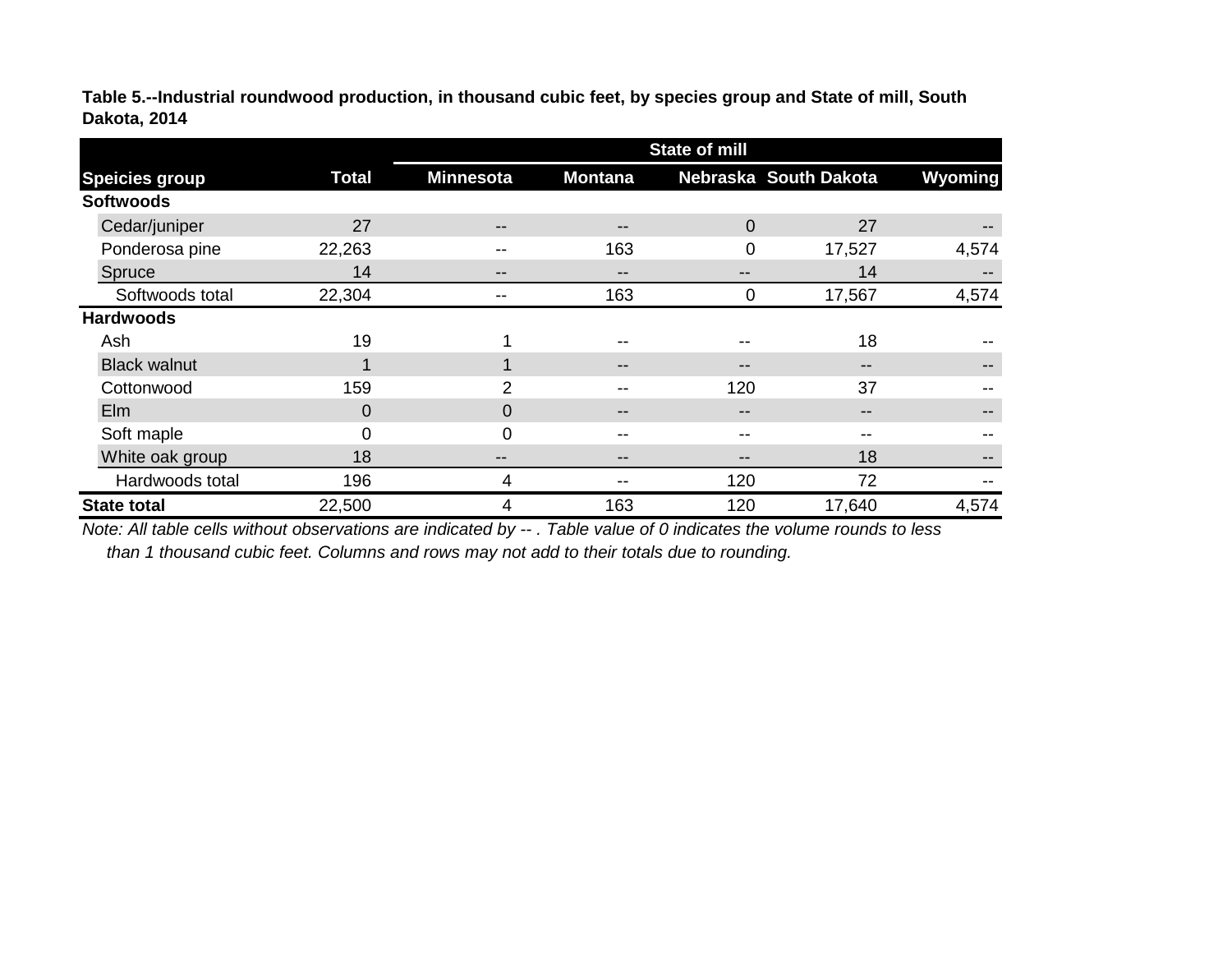|                        |                    | <b>Softwoods</b><br><b>Hardwoods</b>           |                                       |                                       |                                       |                          |                                       |                          |                                       |                                       |                                       |                          |
|------------------------|--------------------|------------------------------------------------|---------------------------------------|---------------------------------------|---------------------------------------|--------------------------|---------------------------------------|--------------------------|---------------------------------------|---------------------------------------|---------------------------------------|--------------------------|
| <b>Forest Survey</b>   |                    |                                                | Cedar/ Ponderosa                      |                                       | <b>Total</b>                          |                          | <b>Black</b>                          | Cotton-                  |                                       |                                       | <b>White oak</b>                      | <b>Total</b>             |
| <b>Unit and County</b> | <b>All species</b> | juniper                                        | pine                                  |                                       | <b>Spruce softwoods</b>               | Ash                      | walnut                                | wood                     |                                       | Elm Soft maple                        |                                       | group hardwoods          |
| <b>Eastern</b>         |                    |                                                |                                       |                                       |                                       |                          |                                       |                          |                                       |                                       |                                       |                          |
| <b>Brown</b>           | $\mathbf 0$        | $\hspace{0.05cm}$ – $\hspace{0.05cm}$          | --                                    | $\pmb{0}$                             | $\overline{0}$                        | $\overline{\phantom{a}}$ | $\hspace{0.05cm}$ – $\hspace{0.05cm}$ | $\overline{\phantom{a}}$ | $\overline{\phantom{a}}$              | $\overline{\phantom{m}}$              | --                                    |                          |
| Clay                   | 64                 | $\hspace{0.05cm}$ – $\hspace{0.05cm}$          | $- -$                                 | $\hspace{0.05cm}$ – $\hspace{0.05cm}$ | $\overline{\phantom{a}}$              | $\qquad \qquad -$        | $\overline{\phantom{m}}$              | 64                       | $\qquad \qquad -$                     | $\hspace{0.05cm}$ – $\hspace{0.05cm}$ | $- -$                                 | 64                       |
| Gregory                | 75                 | 24                                             | --                                    | $\overline{\phantom{m}}$              | 24                                    | 17                       | $- -$                                 | 18                       | $\overline{\phantom{m}}$              | $\overline{\phantom{m}}$              | 17                                    | 51                       |
| Lincoln                | $\overline{4}$     | $\overline{\phantom{m}}$                       | $\qquad \qquad -$                     | $\overline{\phantom{m}}$              | $\overline{\phantom{a}}$              | $\qquad \qquad \cdots$   | $\qquad \qquad -$                     | $\overline{\mathcal{A}}$ | $\qquad \qquad -$                     | $\overline{\phantom{m}}$              | $- -$                                 | $\overline{4}$           |
| Minnehaha              |                    | $\hspace{0.1mm}-\hspace{0.1mm}-\hspace{0.1mm}$ | $\overline{\phantom{a}}$              | $\hspace{0.05cm}$ – $\hspace{0.05cm}$ | $\hspace{0.05cm}$ – $\hspace{0.05cm}$ |                          | 1                                     | 6                        | $\mathbf 0$                           | $\mathbf 0$                           | $\overline{\phantom{a}}$              | 7                        |
| Moody                  | 3                  | $\overline{\phantom{a}}$                       | $\qquad \qquad -$                     | $- -$                                 | $\overline{\phantom{m}}$              | $\overline{\phantom{a}}$ | $\overline{\phantom{m}}$              | 3                        | $--$                                  | $\overline{\phantom{a}}$              | $- -$                                 | 3                        |
| Todd                   | 89                 | $\overline{2}$                                 | 85                                    | $\overline{\phantom{m}}$              | 87                                    |                          | $\overline{\phantom{a}}$              | $\overline{\phantom{a}}$ | $\qquad \qquad -$                     | $- -$                                 | ٠                                     | $\overline{2}$           |
| Turner                 | 3                  | $\overline{\phantom{a}}$                       | $- -$                                 | $\overline{\phantom{a}}$              | $\overline{\phantom{m}}$              | $\qquad \qquad \cdots$   | $\overline{\phantom{a}}$              | 3                        | $\qquad \qquad -$                     | $\overline{\phantom{m}}$              | $\overline{\phantom{m}}$              | 3                        |
| Union                  | 47                 | $\overline{\phantom{m}}$                       | $\hspace{0.05cm}$ – $\hspace{0.05cm}$ | $\hspace{0.05cm}$ – $\hspace{0.05cm}$ | $\hspace{0.05cm}$ – $\hspace{0.05cm}$ | $-$                      | $\overline{\phantom{a}}$              | 47                       | $\overline{\phantom{m}}$              | $\overline{\phantom{m}}$              | $\overline{\phantom{a}}$              | 47                       |
| Yankton                | 15                 | $\overline{\phantom{a}}$                       | $- -$                                 | $\overline{\phantom{a}}$              | $\overline{\phantom{m}}$              | $\overline{\phantom{a}}$ | $\overline{\phantom{a}}$              | 15                       | $- -$                                 | $\overline{\phantom{a}}$              | $- -$                                 | 15                       |
| Unit total             | 307                | 26                                             | 85                                    | $\mathbf 0$                           | 111                                   | 19                       | 1                                     | 158                      | $\mathbf 0$                           | 0                                     | 18                                    | 196                      |
| Western                |                    |                                                |                                       |                                       |                                       |                          |                                       |                          |                                       |                                       |                                       |                          |
| Custer                 | 5,431              | $\overline{\phantom{a}}$                       | 5,431                                 | $\overline{\phantom{a}}$              | 5,431                                 | $- -$                    | $\overline{\phantom{m}}$              | $--$                     | $\qquad \qquad -$                     | $\overline{\phantom{m}}$              | $- -$                                 |                          |
| <b>Fall River</b>      | 31                 | $\overline{\phantom{a}}$                       | 31                                    | $\overline{\phantom{a}}$              | 31                                    | $\overline{\phantom{a}}$ | $- -$                                 | --                       | $\overline{\phantom{m}}$              | $\overline{\phantom{m}}$              | $\overline{\phantom{m}}$              |                          |
| Lawrence               | 9,501              | $\overline{\phantom{a}}$                       | 9,494                                 | $\overline{7}$                        | 9,501                                 | $\overline{\phantom{a}}$ | $\overline{\phantom{a}}$              | $\qquad \qquad -$        | $\qquad \qquad -$                     | $\hspace{0.05cm}$ – $\hspace{0.05cm}$ | $\overline{\phantom{m}}$              | $\overline{\phantom{a}}$ |
| Meade                  | 524                | $\overline{\phantom{a}}$                       | 518                                   | 5                                     | 524                                   | $\overline{\phantom{m}}$ | $\overline{\phantom{a}}$              | $\overline{\phantom{a}}$ | $\hspace{0.05cm}$ – $\hspace{0.05cm}$ | $\overline{\phantom{m}}$              | $\hspace{0.05cm}$ – $\hspace{0.05cm}$ |                          |
| Pennington             | 6,708              |                                                | 6,705                                 |                                       | 6,707                                 | $\overline{\phantom{m}}$ | $\overline{\phantom{a}}$              | $\overline{0}$           | $\qquad \qquad -$                     | $\overline{\phantom{m}}$              | $--$                                  | $\pmb{0}$                |
| <b>Unit total</b>      | 22,193             |                                                | 22,179                                | 13                                    | 22,193                                | $- -$                    | $\overline{\phantom{a}}$              | $\overline{0}$           | $\overline{\phantom{a}}$              | $- -$                                 | $\overline{\phantom{a}}$              | $\mathbf 0$              |
| <b>State total</b>     | 22,500             | 27                                             | 22,263                                | 14                                    | 22,304                                | 19                       |                                       | 159                      | $\mathbf 0$                           | 0                                     | 18                                    | 196                      |

**Table 6.--Industrial roundwood production, in thousand cubic feet, by Forest Inventory Unit, county, and species group, South Dakota, 2014**

*Note: All table cells without observations are indicated by -- . Table value of 0 indicates the volume rounds to less*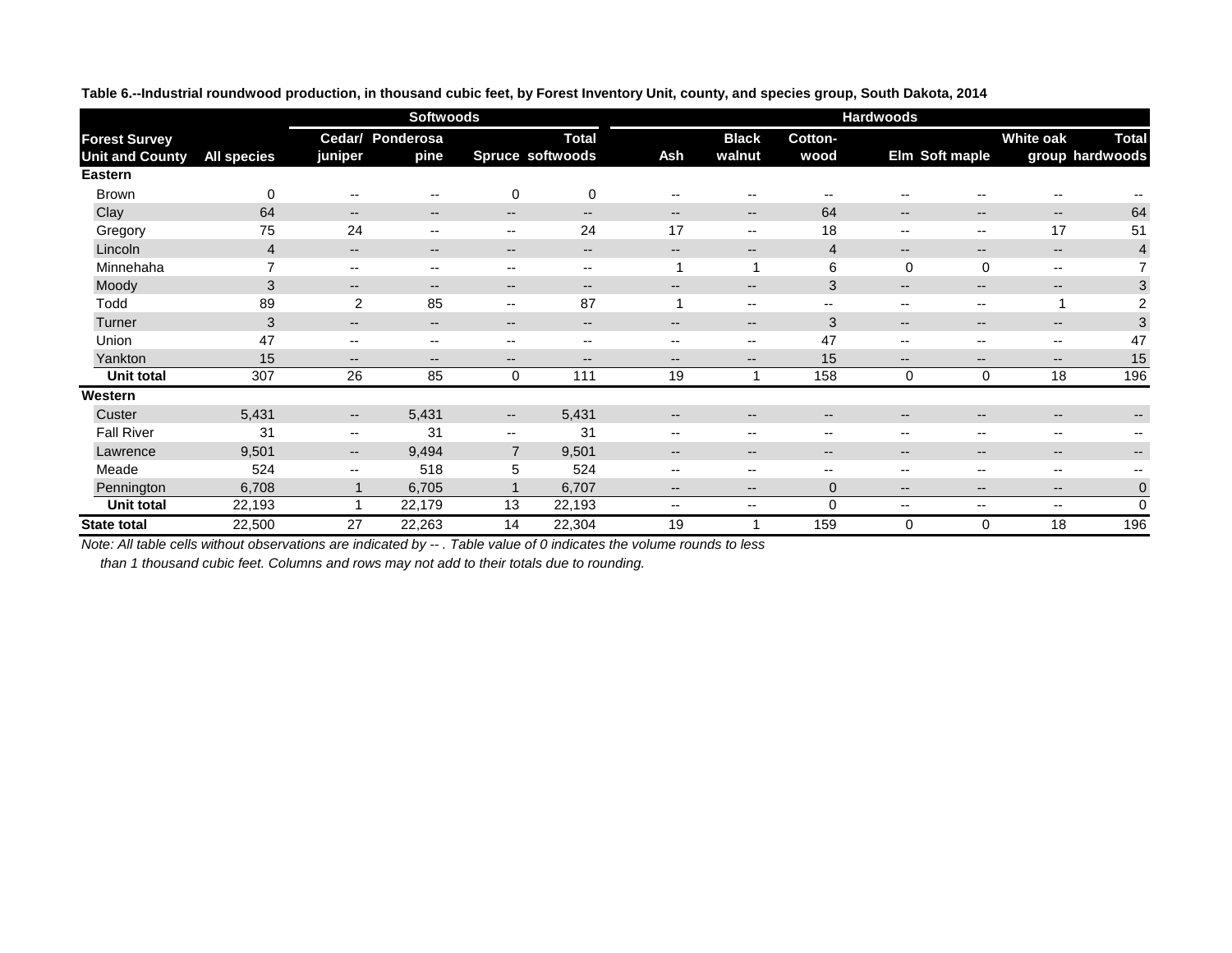|                      | All              |                  |                  |                  |                   |                   |                   |                       |                   | <b>Other</b>          |
|----------------------|------------------|------------------|------------------|------------------|-------------------|-------------------|-------------------|-----------------------|-------------------|-----------------------|
| <b>Species group</b> | products         |                  | <b>Saw logs</b>  |                  | <b>Cabin logs</b> | <b>Poles</b>      |                   | <b>Posts</b>          |                   | products <sup>1</sup> |
|                      | MCF <sup>2</sup> | MBF <sup>3</sup> | MBF <sup>4</sup> | MCF <sup>2</sup> | MCF <sup>2</sup>  | <b>Pieces</b>     | MCF <sup>2</sup>  | M Pieces <sup>5</sup> | MCF <sup>2</sup>  | MCF <sup>2</sup>      |
| Softwoods            |                  |                  |                  |                  |                   |                   |                   |                       |                   |                       |
| Cedar/juniper        | 27               | 137              | 127              | 26               | $- -$             | $- -$             | $- -$             | 2                     |                   |                       |
| Ponderosa pine       | 22,263           | 117,579          | 108,869          | 19,165           | 38                | 1,966             | 61                | 2,714                 | 1,764             | 1,290                 |
| Spruce               | 14               | 70               | 65               | 14               | $\qquad \qquad -$ | $\qquad \qquad -$ | $- -$             | $\qquad \qquad -$     | $- -$             |                       |
| Softwoods total      | 22,304           | 117,786          | 109,061          | 19,205           | 38                | 1,966             | 61                | 2,715                 | 1,765             | 1,290                 |
| <b>Hardwoods</b>     |                  |                  |                  |                  |                   |                   |                   |                       |                   |                       |
| Ash                  | 19               | 111              | 102              | 19               | $- -$             |                   | --                |                       | $- -$             |                       |
| <b>Black walnut</b>  |                  | 4                | 4                |                  | $\qquad \qquad -$ | $\qquad \qquad -$ | $- -$             | $\qquad \qquad -$     | $- -$             |                       |
| Cottonwood           | 159              | 899              | 833              | 158              | $- -$             | --                | --                | 4                     | U                 |                       |
| Elm                  |                  | $\overline{0}$   | 0                |                  | $\qquad \qquad -$ | $- -$             | $\qquad \qquad -$ | $- -$                 | $\qquad \qquad -$ |                       |
| Soft maple           |                  |                  |                  |                  | --                | $- -$             | $- -$             |                       | $- -$             |                       |
| White oak group      | 18               | 105              | 98               | 18               | $\qquad \qquad -$ | $- -$             | --                |                       | $- -$             |                       |
| Hardwoods total      | 196              | 1,121            | 1,038            | 196              | --                | $- -$             | $- -$             |                       |                   |                       |
| <b>State total</b>   | 22,500           | 118,907          | 110,099          | 19,401           | 38                | 1,966             | 61                | 2,716                 | 1,765             | 1,290                 |

# **Table 7.--Industrial roundwood production by species group, and product, South Dakota, 2014**

<sup>1</sup> Other products includes roundwood going to mills producing excelsior/shavings, particleboard, and other miscellaneous products.

<sup>2</sup> Thousand cubic feet

 $3$  Thousand board feet, International  $\frac{1}{4}$ -inch rule

<sup>4</sup> Thousand board feet, Scribner rule

<sup>5</sup> Thousand pieces

*Note: All table cells without observations are indicated by -- . Table value of 0 indicates the volume rounds to less than ½ unit of measure. Columns and rows may not add to their totals due to rounding.*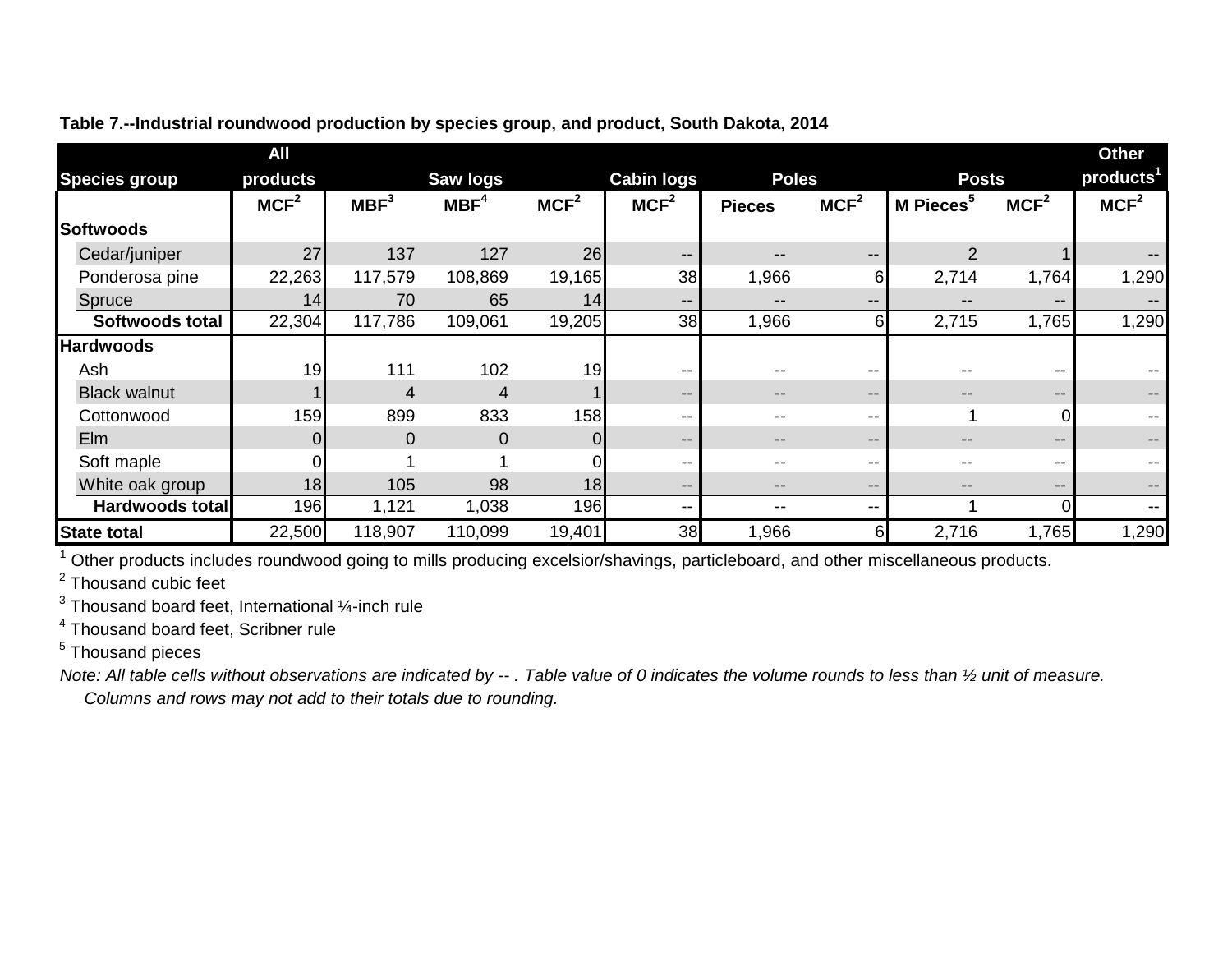|                        |         | <b>Production</b> |                   |                |         |                |
|------------------------|---------|-------------------|-------------------|----------------|---------|----------------|
|                        |         |                   | <b>Percent</b>    |                |         | <b>Percent</b> |
| <b>Species group</b>   | 2009    | 2014              | change            | 2009           | 2014    | change         |
| <b>Softwoods</b>       |         |                   |                   |                |         |                |
| Cedar/juniper          | 23      | 285               | 1137%             | 13             | 137     | 978%           |
| Ponderosa pine         | 150,811 | 106,454           | $-29%$            | 142,492        | 117,579 | $-17%$         |
| Spruce                 | 1,428   | 70                | $-95%$            | 1,624          | 70      | $-96%$         |
| Softwoods total        | 152,263 | 106,810           | $-30%$            | 144,129        | 117,786 | -18%           |
| <b>Hardwoods</b>       |         |                   |                   |                |         |                |
| Ash                    | 14      | 111               | 675%              | 21             | 111     | 424%           |
| <b>Black walnut</b>    | 18      | 1                 | $-92%$            | 21             | 4       | $-80%$         |
| Cottonwood             | 190     | 208               | 10%               | 246            | 899     | 265%           |
| Elm                    | --      |                   | $-$               | 0              | 0       |                |
| Hard maple             | --      | --                | $\qquad \qquad -$ | $\overline{2}$ |         |                |
| Soft maple             | --      |                   | --                | 1              | 1       | $-15%$         |
| White oak group        | и       | 109               | 9748%             | 4              | 105     | 2816%          |
| <b>Hardwoods total</b> | 223     | 429               | 92%               | 296            | 1,121   | 279%           |
| <b>State total</b>     | 152,486 | 107,239           | $-30%$            | 144,424        | 118,907 | $-18%$         |

**Table 8a.--Saw log receipts and production, in thousand board feet (International ¼-inch rule), by species group, South Dakota, 2009 and 2014**

*Note: All table cells without observations are indicated by -- . Table value of 0 indicates the volume rounds to less than 1 thousand board feet. Columns and rows may not add to their totals due to rounding.*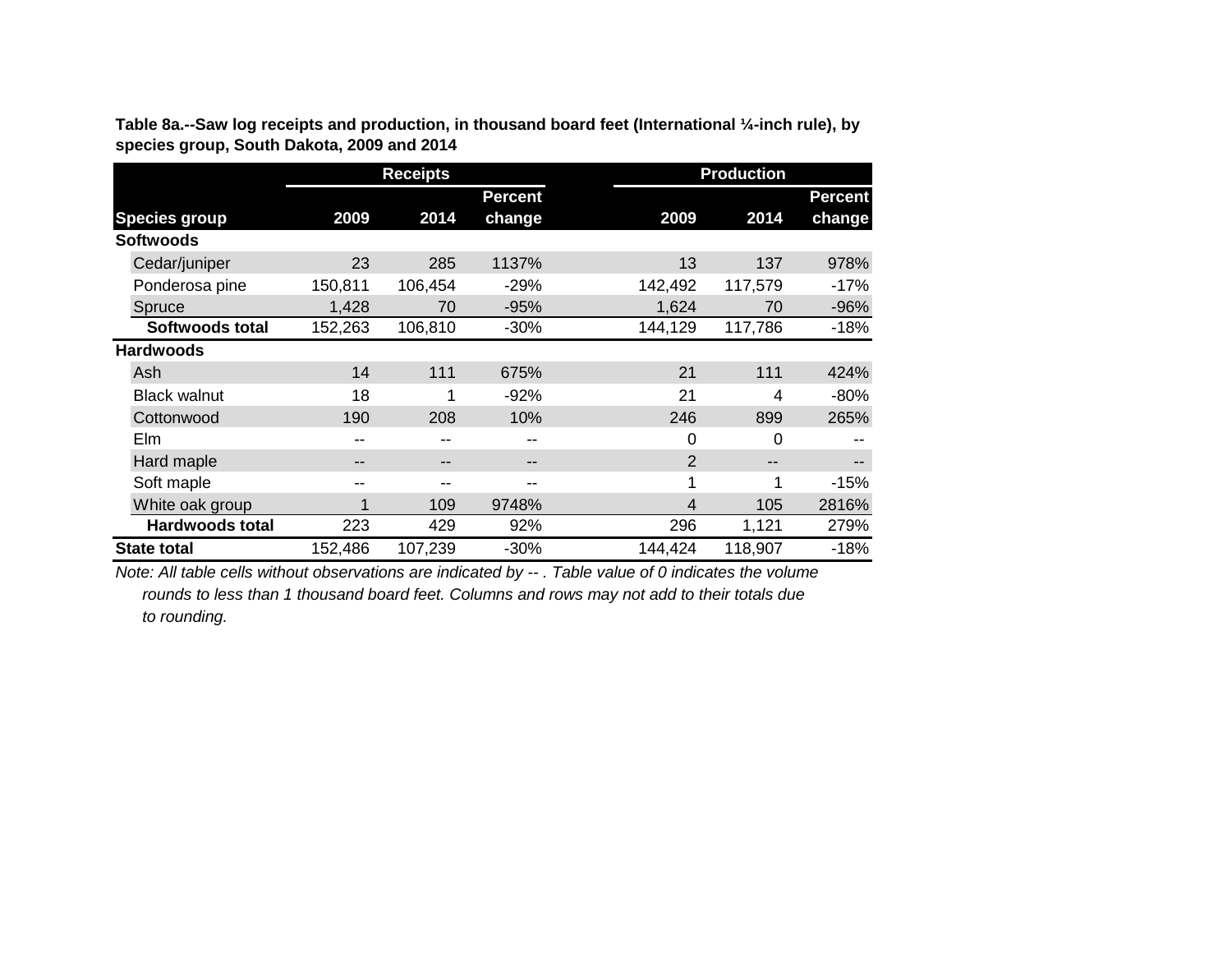|                        |                   | <b>Receipts</b> |                | <b>Production</b> |         |                |  |  |
|------------------------|-------------------|-----------------|----------------|-------------------|---------|----------------|--|--|
|                        |                   |                 | <b>Percent</b> |                   |         | <b>Percent</b> |  |  |
| <b>Species group</b>   | 2009              | 2014            | change         | 2009              | 2014    | change         |  |  |
| <b>Softwoods</b>       |                   |                 |                |                   |         |                |  |  |
| Cedar/juniper          | 21                | 264             | 1137%          | 12                | 127     | 978%           |  |  |
| Ponderosa pine         | 139,640           | 98,569          | $-29%$         | 131,937           | 108,869 | $-17%$         |  |  |
| Spruce                 | 1,322             | 65              | $-95%$         | 1,504             | 65      | $-96%$         |  |  |
| Softwoods total        | 140,984           | 98,898          | $-30%$         | 133,453           | 109,061 | $-18%$         |  |  |
| <b>Hardwoods</b>       |                   |                 |                |                   |         |                |  |  |
| Ash                    | 13                | 103             | 675%           | 20                | 102     | 424%           |  |  |
| <b>Black walnut</b>    | 17                |                 | $-92%$         | 19                | 4       | $-80%$         |  |  |
| Cottonwood             | 176               | 193             | 10%            | 228               | 833     | 265%           |  |  |
| Elm                    | --                |                 | --             | 0                 | 0       |                |  |  |
| Hard maple             | $\qquad \qquad -$ | $- -$           | --             | 2                 | --      |                |  |  |
| Soft maple             | --                |                 | --             |                   | 1       | $-15%$         |  |  |
| White oak group        | 1                 | 101             | 9748%          | 3                 | 98      | 2816%          |  |  |
| <b>Hardwoods total</b> | 207               | 397             | 92%            | 274               | 1,038   | 279%           |  |  |
| <b>State total</b>     | 141,191           | 99,295          | $-30%$         | 133,726           | 110,099 | $-18%$         |  |  |

**Table 8b.--Saw log receipts and production, in thousand board feet (Scribner rule), by species group, South Dakota, 2009 and 2014**

*Note: All table cells without observations are indicated by -- . Table value of 0 indicates the volume rounds to less than 1 thousand board feet. Columns and rows may not add to their totals due to rounding.*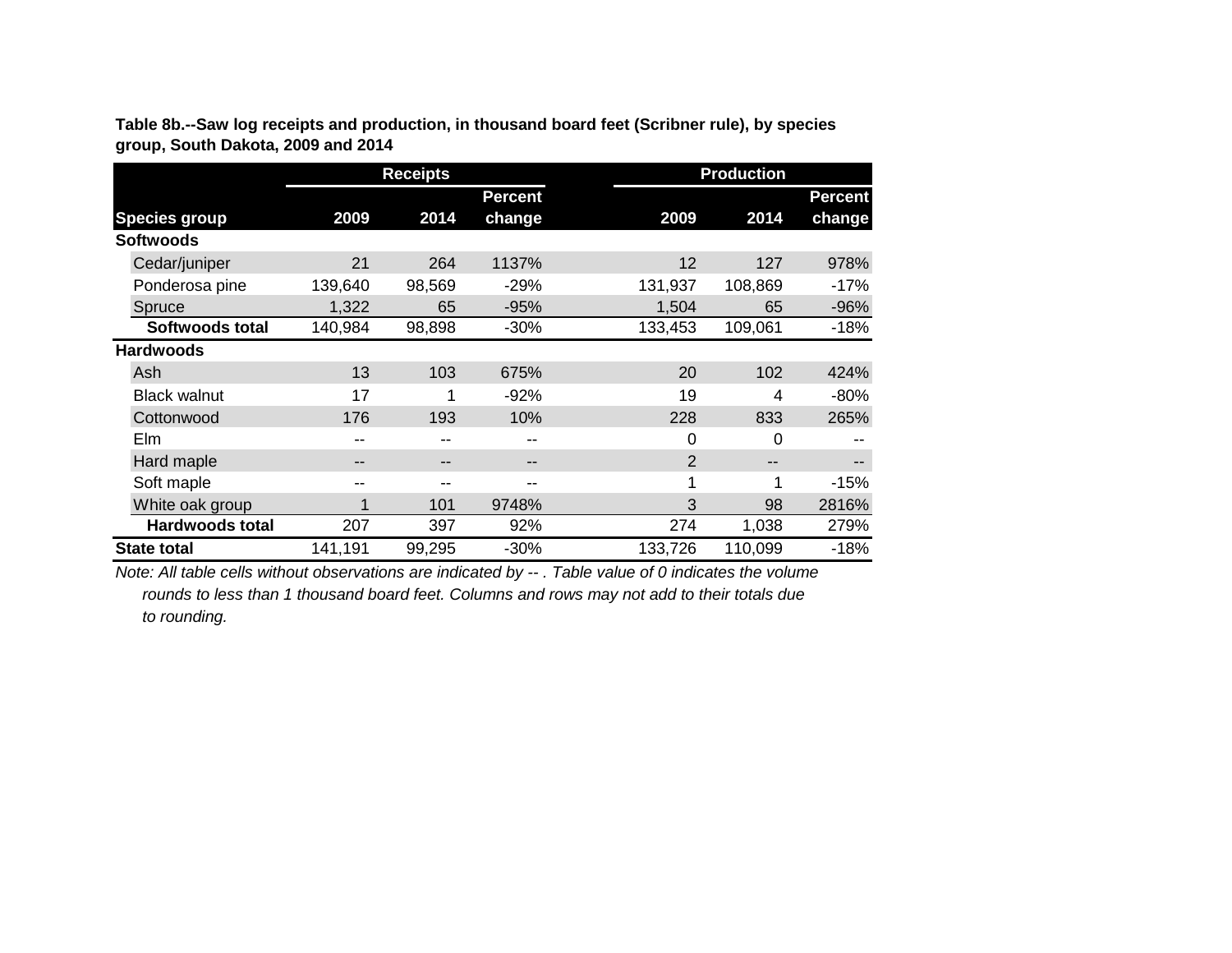|                      |                          |        |                              |                                          |       | <b>Source of material</b> |                          |                                       |                          |                            |                                               |                   |                          |                           |
|----------------------|--------------------------|--------|------------------------------|------------------------------------------|-------|---------------------------|--------------------------|---------------------------------------|--------------------------|----------------------------|-----------------------------------------------|-------------------|--------------------------|---------------------------|
|                      |                          |        | <b>Growing stock</b>         |                                          |       |                           | <b>Non-growing stock</b> |                                       |                          |                            |                                               |                   |                          |                           |
|                      | <b>Used for products</b> |        |                              |                                          |       |                           | <b>Used for products</b> |                                       |                          |                            |                                               |                   |                          |                           |
| <b>Species group</b> | Saw-<br>timber           | Pole-  | Logging<br>timber (not used) | <b>Total</b><br>residue growing<br>stock | Limb- | wood Saplings             | Cull<br>trees            | <b>Dead</b><br>trees                  | Non-<br>trees            | forest slash (not<br>used) | <b>Logging Total non-</b><br>growing<br>stock | <b>Total used</b> | <b>Total</b><br>not used | <b>Total</b><br>harvested |
| <b>Softwoods</b>     |                          |        |                              |                                          |       |                           |                          |                                       |                          |                            |                                               |                   |                          |                           |
| Cedar/juniper        | 24.5                     | 1.4    | 0.8                          | 26.7                                     | 1.0   | 0.2                       | 0.0                      | $\hspace{0.05cm}$ – $\hspace{0.05cm}$ | $\overline{\phantom{m}}$ | 5.5                        | 6.7                                           | 27.3              | 6.2                      | 33.5                      |
| Ponderosa pine       | 19,600.2                 | ,543.5 | 1,499.8                      | 22,643.5                                 | 413.5 | 449.6                     | 34.9                     | 221.6                                 | $\overline{\phantom{m}}$ | 7,142.2                    | 8,261.9                                       | 22,263.3          | 8,642.0                  | 30,905.3                  |
| Spruce               | 12.6                     | 0.4    | 0.4                          | 13.4                                     | 0.5   | $- -$                     | 0.0                      | $\overline{\phantom{a}}$              | $\overline{\phantom{a}}$ | 2.8                        | 3.3                                           | 13.5              | 3.2                      | 16.7                      |
| Softwood total       | 19,637.3                 | ,545.4 | 1,500.9                      | 22,683.6                                 | 415.1 | 449.9                     | 34.9                     | 221.6                                 | $\overline{\phantom{m}}$ | 7,150.5                    | 8,271.9                                       | 22,304.1          | 8,651.4                  | 30,955.5                  |
| <b>Hardwoods</b>     |                          |        |                              |                                          |       |                           |                          |                                       |                          |                            |                                               |                   |                          |                           |
| Ash                  | 18.0                     | 0.1    | 2.6                          | 20.7                                     | 0.1   | $\overline{\phantom{m}}$  | 0.4                      | $\overline{\phantom{m}}$              | $\overline{\phantom{m}}$ | 4.6                        | 5.1                                           | 18.6              | 7.2                      | 25.8                      |
| <b>Black walnut</b>  | 0.7                      | 0.0    | 0.1                          | 0.8                                      | 0.0   | $- -$                     | 0.0                      | $- -$                                 | $\overline{\phantom{a}}$ | 0.3                        | 0.3                                           | 0.7               | 0.4                      | 1.1                       |
| Cottonwood           | 141.8                    | 9.3    | 30.2                         | 181.3                                    | 4.2   | 0.0                       | 3.1                      | $\overline{\phantom{a}}$              | 0.2                      | 56.5                       | 64.1                                          | 158.7             | 86.7                     | 245.4                     |
| <b>Elm</b>           | 0.0                      | 0.0    | 0.0                          | 0.0                                      | 0.0   | $- -$                     | 0.0                      | $\overline{\phantom{a}}$              | $\overline{\phantom{a}}$ | 0.0                        | 0.0                                           | 0.0               | 0.0                      | 0.1                       |
| Soft maple           | 0.2                      | 0.0    | 0.0                          | 0.2                                      | 0.0   | $- -$                     | 0.0                      | $- -$                                 | $\overline{\phantom{m}}$ | 0.1                        | 0.1                                           | 0.2               | 0.1                      | 0.3                       |
| White oak group      | 17.2                     | 0.1    | 2.5                          | 19.7                                     | 0.1   | $- -$                     | 0.4                      | $\overline{\phantom{a}}$              | $\overline{\phantom{a}}$ | 4.4                        | 4.9                                           | 17.7              | 6.9                      | 24.6                      |
| Hardwood total       | 177.8                    | 9.5    | 35.5                         | 222.8                                    | 4.5   | 0.0                       | 4.0                      | 0.0                                   | 0.2                      | 65.8                       | 74.5                                          | 196.0             | 101.4                    | 297.3                     |
| <b>State total</b>   | 19,815.1                 | ,554.8 | 536.5.                       | 22,906.4                                 | 419.6 | 449.9                     | 38.9                     | 221.6                                 | 0.2                      | 7,216.3                    | 8,346.4                                       | 22,500.1          | 8,752.8                  | 31,252.8                  |

**Table 9.--Wood material harvested for industrial roundwood in thousand cubic feet, by source of material and species group, South Dakota, 20141**

 $1$  Based on factors obtained from regional utilization studies.

*Note: All table cells without observations are indicated by -- . Table value of 0 indicates the volume rounds to less*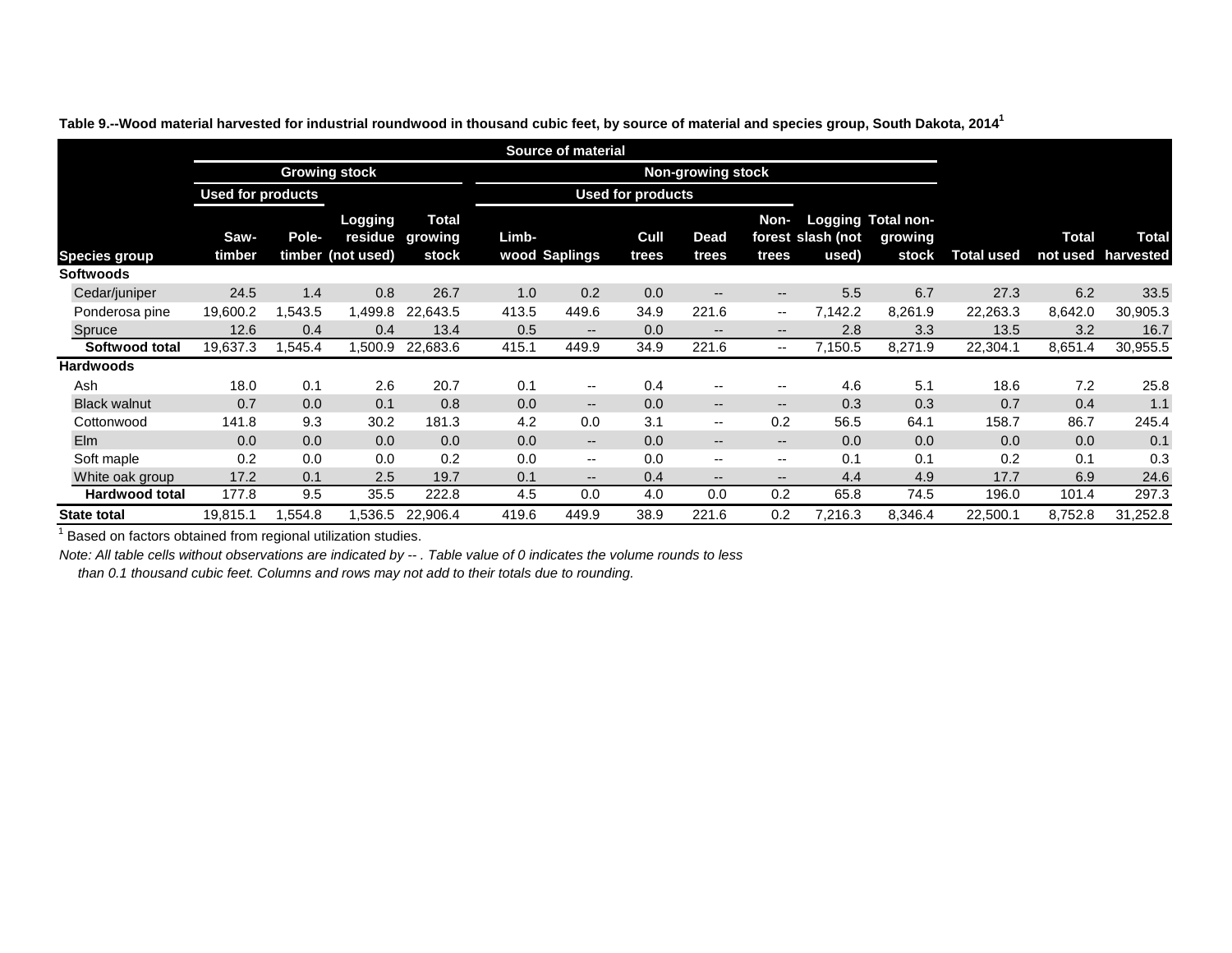**Table 10.--Growing-stock removals from timberland for industrial roundwood, in thousand cubic feet, by Forest Inventory Unit, county, and species group, South Dakota, 2014**

|                        |                    |                                       | <b>Softwoods</b>                      |                                       |                                                | <b>Hardwoods</b>                      |                                       |                          |                          |                                       |                          |                          |  |
|------------------------|--------------------|---------------------------------------|---------------------------------------|---------------------------------------|------------------------------------------------|---------------------------------------|---------------------------------------|--------------------------|--------------------------|---------------------------------------|--------------------------|--------------------------|--|
| <b>Forest Survey</b>   |                    |                                       | Cedar/ Ponderosa                      |                                       | <b>Total</b>                                   |                                       | <b>Black</b>                          | Cotton-                  |                          |                                       | <b>White oak</b>         | <b>Total</b>             |  |
| <b>Unit and County</b> | <b>All species</b> | juniper                               | pine                                  |                                       | Spruce softwoods                               | Ash                                   | walnut                                | wood                     |                          | Elm Soft maple                        |                          | group hardwoods          |  |
| <b>Eastern</b>         |                    |                                       |                                       |                                       |                                                |                                       |                                       |                          |                          |                                       |                          |                          |  |
| <b>Brown</b>           | $\overline{0}$     | $\hspace{0.05cm}$ – $\hspace{0.05cm}$ | $\hspace{0.05cm}$ – $\hspace{0.05cm}$ | $\pmb{0}$                             | $\mathbf 0$                                    | $\overline{\phantom{a}}$              | $\hspace{0.05cm}$ – $\hspace{0.05cm}$ | --                       | --                       | --                                    | --                       |                          |  |
| Clay                   | 73                 | $\qquad \qquad -$                     | $\overline{\phantom{a}}$              | $- -$                                 | $\overline{\phantom{a}}$                       | $\overline{\phantom{a}}$              | $- -$                                 | 73                       | $\overline{\phantom{a}}$ | $\overline{\phantom{a}}$              | $--$                     | 73                       |  |
| Gregory                | 81                 | 24                                    | $\overline{\phantom{a}}$              | $- -$                                 | 24                                             | 19                                    | $- -$                                 | 20                       | $\overline{\phantom{m}}$ | $- -$                                 | 19                       | 58                       |  |
| Lincoln                | $\overline{4}$     | $\overline{\phantom{a}}$              | $\overline{\phantom{m}}$              | $--$                                  | $\overline{\phantom{a}}$                       | $\overline{\phantom{a}}$              | $\hspace{0.05cm}$ – $\hspace{0.05cm}$ | $\overline{4}$           | $\qquad \qquad -$        | $- -$                                 | $--$                     | $\overline{4}$           |  |
| Minnehaha              | 8                  | $- -$                                 | $\hspace{0.05cm} \textbf{--}$         | $- -$                                 | $\hspace{0.1mm}-\hspace{0.1mm}-\hspace{0.1mm}$ |                                       |                                       | $6\phantom{1}6$          | $\mathbf 0$              | $\mathbf 0$                           | $\overline{\phantom{m}}$ | 8                        |  |
| Moody                  | 3                  | $\qquad \qquad -$                     | $\overline{\phantom{a}}$              | $- -$                                 | $\overline{\phantom{a}}$                       | $\overline{\phantom{m}}$              | $\qquad \qquad -$                     | 3                        | $--$                     | $\overline{\phantom{a}}$              | $\qquad \qquad -$        | 3                        |  |
| Todd                   | 94                 | 2                                     | 90                                    | $- -$                                 | 92                                             |                                       | $- -$                                 | $\overline{\phantom{a}}$ | $\qquad \qquad -$        | $\qquad \qquad -$                     | -1                       | $\overline{2}$           |  |
| Turner                 | 3                  | $\qquad \qquad -$                     | $\overline{\phantom{m}}$              | $\qquad \qquad -$                     | $\overline{\phantom{m}}$                       | $\overline{\phantom{m}}$              | $\overline{\phantom{a}}$              | 3                        | $\overline{\phantom{m}}$ | $\overline{\phantom{m}}$              | $\qquad \qquad -$        | 3                        |  |
| Union                  | 54                 | $\overline{\phantom{m}}$              | $\overline{\phantom{a}}$              | $\hspace{0.05cm}$ – $\hspace{0.05cm}$ | $\overline{\phantom{a}}$                       | $\overline{\phantom{a}}$              | $\overline{\phantom{a}}$              | 54                       | $-$                      | $- -$                                 | --                       | 54                       |  |
| Yankton                | 17                 | $- -$                                 | $\overline{\phantom{a}}$              | $- -$                                 | $\hspace{0.05cm}$ – $\hspace{0.05cm}$          | $\hspace{0.05cm}$ – $\hspace{0.05cm}$ | $- -$                                 | 17                       | $--$                     | $- -$                                 | $- -$                    | 17                       |  |
| Unit total             | 339                | 26                                    | 90                                    | $\mathbf 0$                           | 116                                            | 21                                    |                                       | 181                      | 0                        | $\pmb{0}$                             | 20                       | 223                      |  |
| Western                |                    |                                       |                                       |                                       |                                                |                                       |                                       |                          |                          |                                       |                          |                          |  |
| Custer                 | 5,293              | $\overline{\phantom{a}}$              | 5,293                                 | --                                    | 5,293                                          | $\hspace{0.05cm} \textbf{--}$         | $\overline{\phantom{a}}$              | $\overline{\phantom{m}}$ | $\overline{\phantom{a}}$ | $\hspace{0.05cm}$ – $\hspace{0.05cm}$ | $--$                     | $\overline{\phantom{a}}$ |  |
| <b>Fall River</b>      | 33                 | $\overline{\phantom{a}}$              | 33                                    | $- -$                                 | 33                                             | $\overline{\phantom{m}}$              | $\overline{\phantom{m}}$              | $\overline{\phantom{m}}$ | $\overline{\phantom{m}}$ | $\overline{\phantom{m}}$              | $\overline{\phantom{a}}$ | $- -$                    |  |
| Lawrence               | 9,968              | $- -$                                 | 9,962                                 | $\overline{7}$                        | 9,968                                          | $\overline{\phantom{a}}$              | $\overline{\phantom{a}}$              | $- -$                    | $\overline{\phantom{a}}$ | $\overline{\phantom{a}}$              | $\qquad \qquad -$        | $\overline{\phantom{a}}$ |  |
| Meade                  | 558                | $- -$                                 | 553                                   | 5                                     | 558                                            | --                                    | $\overline{\phantom{a}}$              | --                       | $-$                      | --                                    | $\overline{\phantom{a}}$ |                          |  |
| Pennington             | 6,715              |                                       | 6,713                                 |                                       | 6,715                                          | $\overline{\phantom{m}}$              | $\overline{\phantom{a}}$              | $\overline{0}$           | $\qquad \qquad -$        | $\overline{\phantom{m}}$              | $\qquad \qquad -$        | $\mathbf 0$              |  |
| <b>Unit total</b>      | 22,567             |                                       | 22,553                                | 13                                    | 22,567                                         | $\overline{\phantom{a}}$              | $--$                                  | $\overline{0}$           | $\overline{\phantom{a}}$ | $\qquad \qquad -$                     | $\overline{\phantom{a}}$ | $\overline{0}$           |  |
| <b>State total</b>     | 22,906             | 27                                    | 22,643                                | 13                                    | 22,684                                         | 21                                    |                                       | 181                      | 0                        | 0                                     | 20                       | 223                      |  |

*Note: All table cells without observations are indicated by -- . Table value of 0 indicates the volume rounds to less*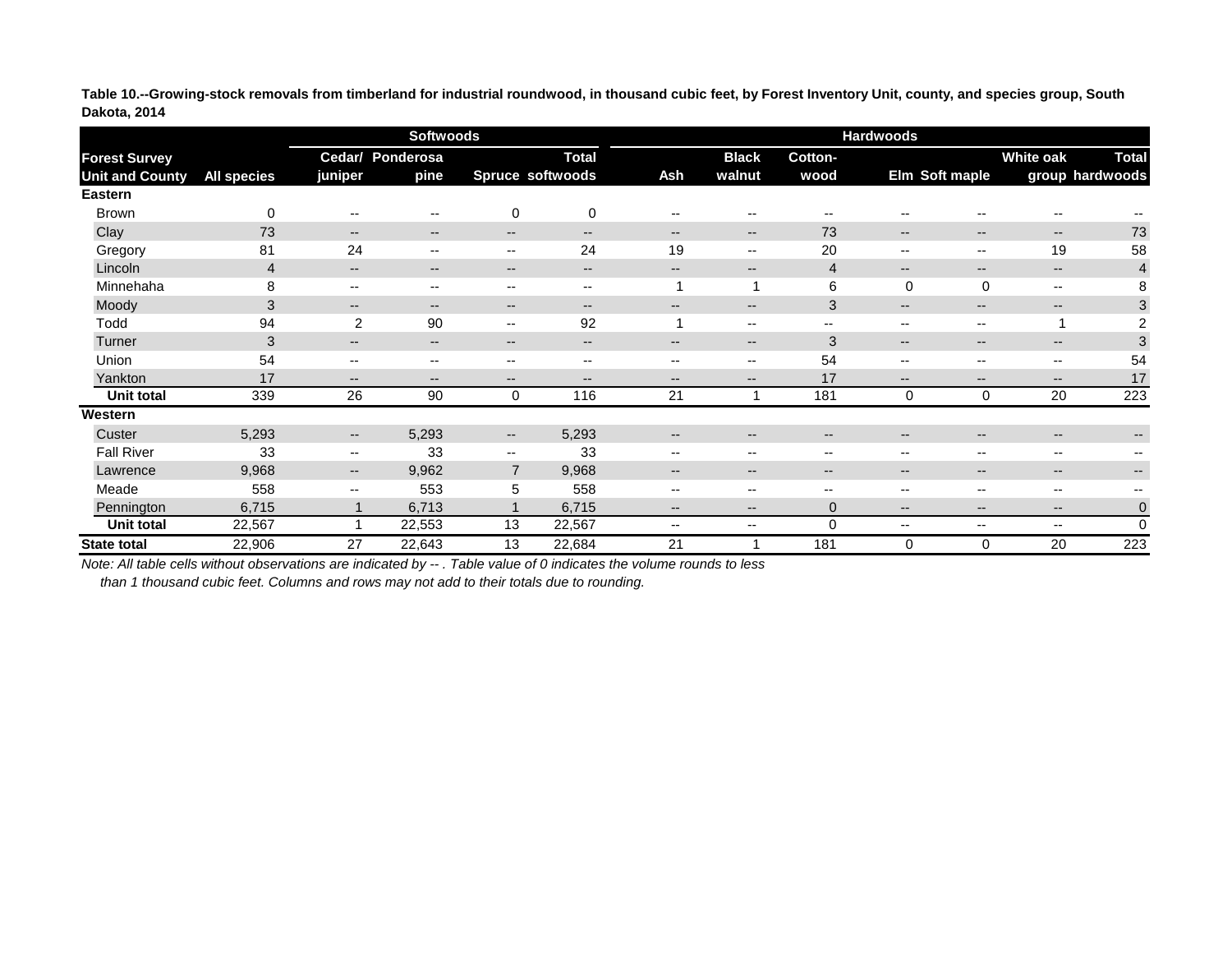**Table 11a.--Sawtimber removals from timberland for industrial roundwood, in thousand board feet, International ¼-inch rule, by Forest Inventory Unit, county, and species group, South Dakota, 2014**

|                        |                    |                                       | <b>Softwoods</b>                      |                          |                                       | <b>Hardwoods</b>              |                                       |                                       |                          |                          |                          |                          |  |
|------------------------|--------------------|---------------------------------------|---------------------------------------|--------------------------|---------------------------------------|-------------------------------|---------------------------------------|---------------------------------------|--------------------------|--------------------------|--------------------------|--------------------------|--|
| <b>Forest Survey</b>   |                    |                                       | Cedar/ Ponderosa                      |                          | <b>Total</b>                          |                               | <b>Black</b>                          | Cotton-                               |                          |                          | <b>White oak</b>         | <b>Total</b>             |  |
| <b>Unit and County</b> | <b>All species</b> | juniper                               | pine                                  |                          | Spruce softwoods                      | Ash                           | walnut                                | wood                                  |                          | Elm Soft maple           |                          | group hardwoods          |  |
| <b>Eastern</b>         |                    |                                       |                                       |                          |                                       |                               |                                       |                                       |                          |                          |                          |                          |  |
| <b>Brown</b>           |                    | $\overline{\phantom{a}}$              | $\hspace{0.05cm}$ – $\hspace{0.05cm}$ |                          |                                       | $\overline{\phantom{a}}$      | $\hspace{0.05cm}$ – $\hspace{0.05cm}$ | --                                    | $\overline{\phantom{m}}$ | $\overline{\phantom{m}}$ | --                       |                          |  |
| Clay                   | 365                | $\overline{\phantom{a}}$              | $\overline{\phantom{a}}$              | $\qquad \qquad -$        | $\qquad \qquad -$                     | $\overline{\phantom{m}}$      | $--$                                  | 365                                   | $\overline{\phantom{a}}$ | $\overline{\phantom{a}}$ | $--$                     | 365                      |  |
| Gregory                | 408                | 116                                   | $\overline{\phantom{m}}$              | $- -$                    | 116                                   | 96                            | $\overline{\phantom{m}}$              | 100                                   | $\overline{\phantom{m}}$ | $\overline{\phantom{m}}$ | 96                       | 293                      |  |
| Lincoln                | 22                 | $\overline{\phantom{a}}$              | $\overline{\phantom{a}}$              | $--$                     | $\hspace{0.05cm}$ – $\hspace{0.05cm}$ | $\overline{\phantom{a}}$      | $\hspace{0.05cm}$ – $\hspace{0.05cm}$ | 22                                    | $--$                     | $\overline{\phantom{m}}$ | --                       | 22                       |  |
| Minnehaha              | 42                 | $\overline{\phantom{m}}$              | $\overline{\phantom{a}}$              | $- -$                    | $\overline{\phantom{m}}$              | 5                             | 4                                     | 32                                    | 0                        | 1                        | $\overline{\phantom{a}}$ | 42                       |  |
| Moody                  | 16                 | $\qquad \qquad -$                     | $- -$                                 | $- -$                    | $\overline{\phantom{a}}$              | $- -$                         | $\overline{\phantom{a}}$              | 16                                    | $- -$                    | $\qquad \qquad -$        | $--$                     | 16                       |  |
| Todd                   | 537                | 11                                    | 516                                   | $- -$                    | 527                                   | 5                             | $\overline{\phantom{a}}$              | $\hspace{0.05cm}$ – $\hspace{0.05cm}$ | $-$                      | $\overline{\phantom{m}}$ | 5                        | 10                       |  |
| Turner                 | 16                 | $\overline{\phantom{a}}$              | $\overline{\phantom{m}}$              | $- -$                    | $\overline{\phantom{m}}$              | $\overline{\phantom{m}}$      | $- -$                                 | 16                                    | $\qquad \qquad -$        | $\overline{\phantom{m}}$ | $\qquad \qquad -$        | 16                       |  |
| Union                  | 267                | $\overline{\phantom{m}}$              | $\overline{\phantom{m}}$              | $\overline{\phantom{m}}$ | $\overline{\phantom{m}}$              | $\overline{\phantom{m}}$      | $\overline{\phantom{m}}$              | 267                                   | $\qquad \qquad -$        | $\overline{\phantom{m}}$ | --                       | 267                      |  |
| Yankton                | 83                 | $\overline{\phantom{a}}$              | $\overline{\phantom{a}}$              | $--$                     | $\overline{\phantom{m}}$              | $\qquad \qquad -$             | $--$                                  | 83                                    | $- -$                    | $\overline{\phantom{a}}$ | $\qquad \qquad -$        | 83                       |  |
| Unit total             | 1,758              | 126                                   | 516                                   |                          | 644                                   | 107                           | 4                                     | 901                                   | 0                        | 1                        | 102                      | 1,115                    |  |
| Western                |                    |                                       |                                       |                          |                                       |                               |                                       |                                       |                          |                          |                          |                          |  |
| Custer                 | 26,728             | $\hspace{0.05cm}$ – $\hspace{0.05cm}$ | 26,728                                | $--$                     | 26,728                                | $\hspace{0.05cm} \textbf{--}$ | $\hspace{0.05cm}$ – $\hspace{0.05cm}$ | $\overline{\phantom{m}}$              | $\overline{\phantom{a}}$ | $\overline{\phantom{m}}$ | $\qquad \qquad -$        | $\overline{\phantom{a}}$ |  |
| <b>Fall River</b>      | 186                | $\overline{\phantom{a}}$              | 186                                   | $\overline{\phantom{a}}$ | 186                                   | $\overline{\phantom{a}}$      | $\overline{\phantom{a}}$              | $\overline{\phantom{a}}$              | $- -$                    | $\overline{\phantom{m}}$ | $- -$                    | $- -$                    |  |
| Lawrence               | 55,021             | $--$                                  | 54,989                                | 32                       | 55,021                                | $\overline{\phantom{a}}$      | $\overline{\phantom{a}}$              | $- -$                                 | $\qquad \qquad -$        | $\qquad \qquad -$        | $\qquad \qquad -$        | $\overline{\phantom{a}}$ |  |
| Meade                  | 3,185              | $- -$                                 | 3,160                                 | 26                       | 3,185                                 | $\overline{\phantom{a}}$      | $\overline{\phantom{m}}$              | --                                    | $-$                      | --                       | $\overline{\phantom{a}}$ |                          |  |
| Pennington             | 33,982             | $\qquad \qquad -$                     | 33,976                                | $6\phantom{1}$           | 33,982                                | $\overline{\phantom{m}}$      | $\overline{\phantom{a}}$              | $\overline{0}$                        | $\qquad \qquad -$        | $\overline{\phantom{m}}$ | $\qquad \qquad -$        | $\pmb{0}$                |  |
| Unit total             | 119,103            | $\overline{\phantom{a}}$              | 119,039                               | 64                       | 119,103                               | $\overline{\phantom{a}}$      | $--$                                  | $\mathbf 0$                           | $\overline{\phantom{a}}$ | $\qquad \qquad -$        | $\overline{\phantom{a}}$ | $\mathbf 0$              |  |
| <b>State total</b>     | 120,861            | 126                                   | 119,555                               | 65                       | 119,747                               | 107                           | 4                                     | 901                                   | 0                        |                          | 102                      | 1,115                    |  |

*Note: All table cells without observations are indicated by -- . Table value of 0 indicates the volume rounds to less*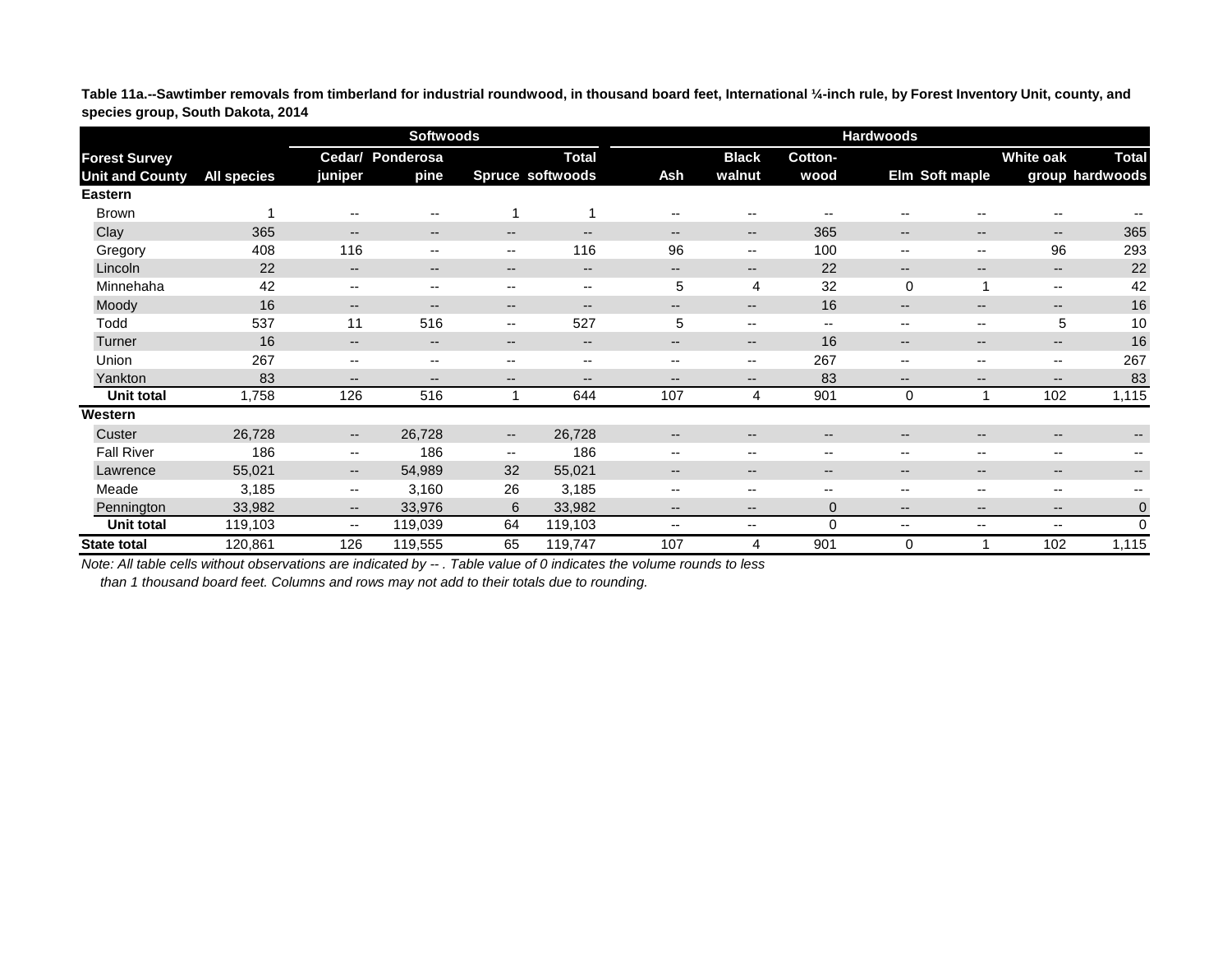**Table 11b.--Sawtimber removals from timberland for industrial roundwood, in thousand board feet, Scribner rule, by Forest Inventory Unit, county, and species group, South Dakota, 2014**

|                        |                    |                                       | <b>Softwoods</b>                      |                          |                                       | <b>Hardwoods</b>         |                          |                                                |                          |                                       |                                       |                   |  |
|------------------------|--------------------|---------------------------------------|---------------------------------------|--------------------------|---------------------------------------|--------------------------|--------------------------|------------------------------------------------|--------------------------|---------------------------------------|---------------------------------------|-------------------|--|
| <b>Forest Survey</b>   |                    |                                       | <b>Cedar/ Ponderosa</b>               |                          | <b>Total</b>                          |                          | <b>Black</b>             | <b>Cotton-</b>                                 |                          |                                       | <b>White oak</b>                      | <b>Total</b>      |  |
| <b>Unit and County</b> | <b>All species</b> | juniper                               | pine                                  |                          | <b>Spruce softwoods</b>               | <b>Ash</b>               | walnut                   | wood                                           |                          | Elm Soft maple                        |                                       | group hardwoods   |  |
| <b>Eastern</b>         |                    |                                       |                                       |                          |                                       |                          |                          |                                                |                          |                                       |                                       |                   |  |
| <b>Brown</b>           |                    | $\hspace{0.05cm}$ – $\hspace{0.05cm}$ | $\hspace{0.05cm}$ – $\hspace{0.05cm}$ |                          |                                       | $-$                      | $- -$                    | $\hspace{0.05cm}$ – $\hspace{0.05cm}$          | $-$                      | $\overline{\phantom{m}}$              | $\overline{\phantom{m}}$              |                   |  |
| Clay                   | 338                | $\qquad \qquad -$                     | $\overline{\phantom{a}}$              | --                       | $\hspace{0.05cm}$ – $\hspace{0.05cm}$ | $\overline{\phantom{a}}$ | $--$                     | 338                                            | $\overline{\phantom{a}}$ | $\hspace{0.05cm}$ – $\hspace{0.05cm}$ | $\overline{\phantom{a}}$              | 338               |  |
| Gregory                | 378                | 107                                   | $\overline{\phantom{a}}$              | --                       | 107                                   | 89                       | $- -$                    | 93                                             | $-$                      | $- -$                                 | 89                                    | 271               |  |
| Lincoln                | 20                 | $\qquad \qquad -$                     | $\overline{\phantom{a}}$              | $\qquad \qquad -$        | $\hspace{0.05cm}$ – $\hspace{0.05cm}$ | $\qquad \qquad -$        | $\qquad \qquad -$        | 20                                             | $\overline{\phantom{m}}$ | $\overline{\phantom{m}}$              | $\hspace{0.05cm}$ – $\hspace{0.05cm}$ | 20                |  |
| Minnehaha              | 39                 | $- -$                                 | $- -$                                 | $- -$                    | $\overline{\phantom{a}}$              | 5                        | 4                        | 29                                             | $\mathbf 0$              |                                       | $\overline{\phantom{a}}$              | 39                |  |
| Moody                  | 15                 | $\qquad \qquad -$                     | $\overline{\phantom{a}}$              | $- -$                    | $\overline{\phantom{m}}$              | --                       | $\qquad \qquad \cdots$   | 15                                             | $\overline{\phantom{a}}$ | $\overline{\phantom{a}}$              | $\overline{\phantom{m}}$              | 15                |  |
| Todd                   | 497                | 10                                    | 478                                   | $\overline{\phantom{a}}$ | 488                                   | 5                        | $\overline{\phantom{a}}$ | $\hspace{0.1mm}-\hspace{0.1mm}-\hspace{0.1mm}$ | $\overline{\phantom{a}}$ | $--$                                  | 5                                     | 10                |  |
| Turner                 | 15                 | $--$                                  | $\overline{\phantom{a}}$              | $\qquad \qquad -$        | $\overline{\phantom{a}}$              | $\qquad \qquad -$        | $\qquad \qquad -$        | 15                                             | $\overline{\phantom{a}}$ | $- -$                                 | $\hspace{0.05cm}$ – $\hspace{0.05cm}$ | 15                |  |
| Union                  | 247                | $\overline{\phantom{m}}$              | $\overline{\phantom{a}}$              | --                       | $--$                                  | $- -$                    | $--$                     | 247                                            | $\overline{\phantom{a}}$ | $--$                                  | $\hspace{0.05cm}$ – $\hspace{0.05cm}$ | 247               |  |
| Yankton                | 77                 | $--$                                  | $\overline{\phantom{a}}$              | $--$                     | $\overline{\phantom{a}}$              | $\overline{\phantom{m}}$ | $--$                     | 77                                             | $\overline{\phantom{a}}$ | $\overline{\phantom{a}}$              | $\qquad \qquad -$                     | 77                |  |
| Unit total             | 1,628              | 117                                   | 478                                   | 1                        | 596                                   | 99                       | 4                        | 835                                            | $\mathbf 0$              |                                       | 94                                    | 1,032             |  |
| Western                |                    |                                       |                                       |                          |                                       |                          |                          |                                                |                          |                                       |                                       |                   |  |
| Custer                 | 24,748             | $\hspace{0.05cm}$ – $\hspace{0.05cm}$ | 24,748                                | $\overline{\phantom{a}}$ | 24,748                                | $\overline{\phantom{a}}$ | $\qquad \qquad -$        | $\hspace{0.05cm}$ – $\hspace{0.05cm}$          | $\overline{\phantom{m}}$ | $\overline{\phantom{a}}$              | $\hspace{0.05cm}$ – $\hspace{0.05cm}$ | $\qquad \qquad -$ |  |
| <b>Fall River</b>      | 172                | $- -$                                 | 172                                   | $- -$                    | 172                                   | $\overline{\phantom{m}}$ | $\overline{\phantom{a}}$ | $\overline{\phantom{a}}$                       | $\overline{\phantom{a}}$ | $\overline{\phantom{m}}$              | $\overline{\phantom{m}}$              |                   |  |
| Lawrence               | 50,946             | $--$                                  | 50,916                                | 30                       | 50,946                                | $\overline{\phantom{a}}$ | $\qquad \qquad -$        | $\hspace{0.05cm}$ – $\hspace{0.05cm}$          | $\overline{\phantom{a}}$ | $\hspace{0.05cm}$ – $\hspace{0.05cm}$ | $\overline{\phantom{m}}$              | $\qquad \qquad -$ |  |
| Meade                  | 2,950              | $- -$                                 | 2,926                                 | 24                       | 2,950                                 | --                       | $- -$                    | $\hspace{0.05cm}$ – $\hspace{0.05cm}$          | $\overline{\phantom{a}}$ | $\overline{\phantom{m}}$              | --                                    |                   |  |
| Pennington             | 31,465             | $\qquad \qquad -$                     | 31,459                                | $6\phantom{1}$           | 31,465                                | $\overline{\phantom{m}}$ | $- -$                    | $\mathbf 0$                                    | $\overline{\phantom{m}}$ | $\overline{\phantom{a}}$              | $\overline{\phantom{m}}$              | $\mathbf 0$       |  |
| Unit total             | 110,281            | $\overline{\phantom{a}}$              | 110,222                               | 59                       | 110,281                               | $\overline{\phantom{a}}$ | $- -$                    | 0                                              | $\overline{\phantom{a}}$ | $--$                                  | $\overline{\phantom{a}}$              | $\mathbf 0$       |  |
| <b>State total</b>     | 111,909            | 117                                   | 110,699                               | 60                       | 110,877                               | 99                       | 4                        | 835                                            | $\mathbf 0$              |                                       | 94                                    | 1,032             |  |

*Note: All table cells without observations are indicated by -- . Table value of 0 indicates the volume rounds to less*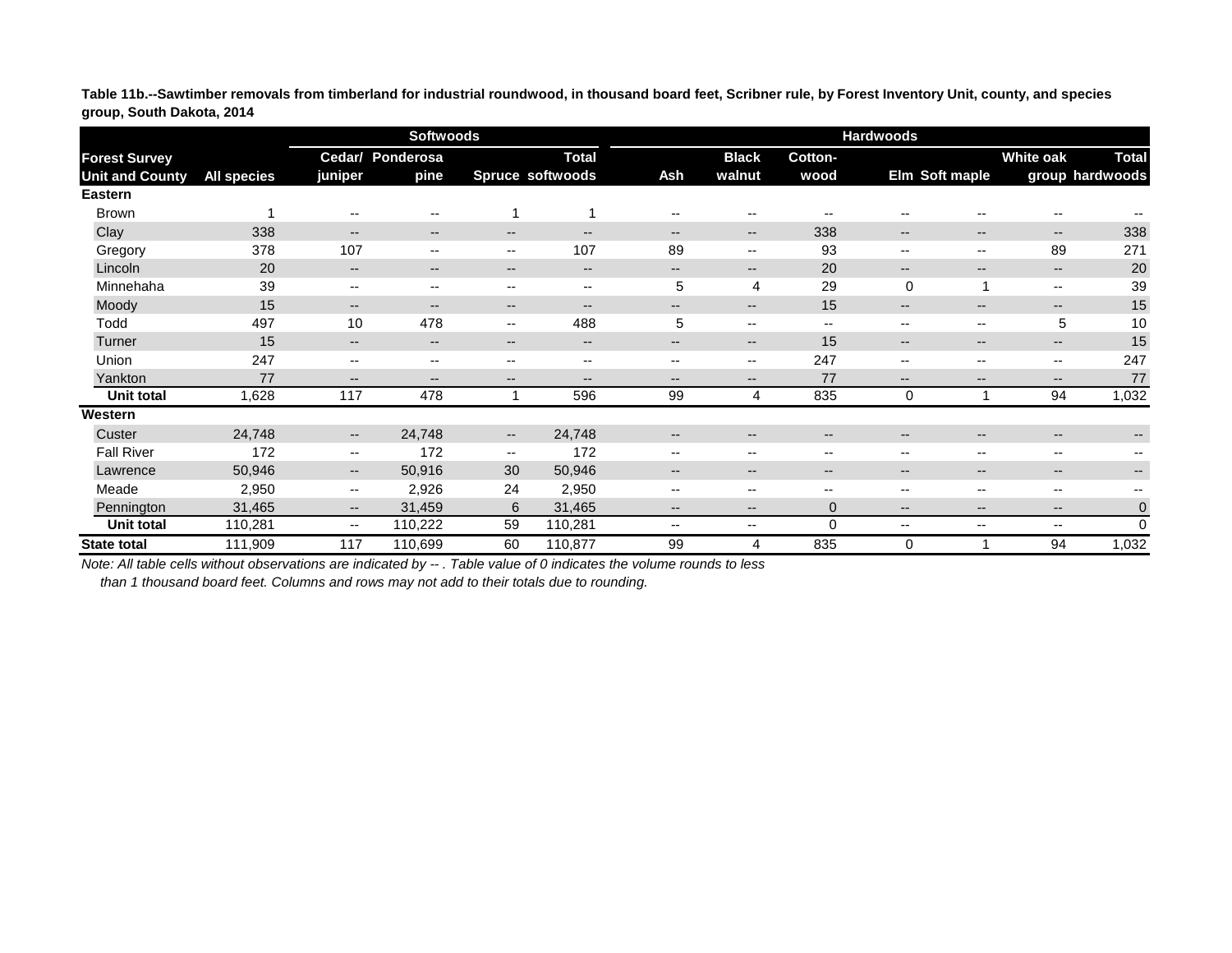**Table 12.--Harvest residue generated by industrial roundwood harvesting, in thousand cubic feet, by Forest Inventory Unit, county, and species group, South Dakota, 2014**

|                                                |                    |                                       | <b>Softwoods</b>         |                          |                                         | <b>Hardwoods</b>         |                                       |                                       |                          |                                       |                          |                                 |  |
|------------------------------------------------|--------------------|---------------------------------------|--------------------------|--------------------------|-----------------------------------------|--------------------------|---------------------------------------|---------------------------------------|--------------------------|---------------------------------------|--------------------------|---------------------------------|--|
| <b>Forest Survey</b><br><b>Unit and County</b> | <b>All species</b> | juniper                               | Cedar/ Ponderosa<br>pine |                          | <b>Total</b><br><b>Spruce softwoods</b> | <b>Ash</b>               | <b>Black</b><br>walnut                | Cotton-<br>wood                       |                          | Elm Soft maple                        | <b>White oak</b>         | <b>Total</b><br>group hardwoods |  |
| <b>Eastern</b>                                 |                    |                                       |                          |                          |                                         |                          |                                       |                                       |                          |                                       |                          |                                 |  |
| <b>Brown</b>                                   | $\mathbf 0$        | $\hspace{0.05cm}$ – $\hspace{0.05cm}$ | $\overline{\phantom{a}}$ | $\mathbf 0$              | $\mathbf 0$                             | $\overline{\phantom{a}}$ | $\hspace{0.05cm}$ – $\hspace{0.05cm}$ | --                                    | $-$                      | --                                    | $\overline{\phantom{a}}$ |                                 |  |
| Clay                                           | 35                 | $\qquad \qquad -$                     | $\overline{\phantom{a}}$ | $\qquad \qquad -$        | $\hspace{0.05cm}$ – $\hspace{0.05cm}$   | $\overline{\phantom{m}}$ | $\hspace{0.05cm}$ – $\hspace{0.05cm}$ | 35                                    | $\overline{\phantom{a}}$ | $\overline{\phantom{a}}$              | $--$                     | 35                              |  |
| Gregory                                        | 28                 | 6                                     | $\overline{\phantom{m}}$ | --                       | $\,6$                                   | $\overline{\phantom{a}}$ | $\overline{\phantom{a}}$              | 10                                    | $-$                      | $\overline{\phantom{a}}$              | 7                        | 23                              |  |
| Lincoln                                        | $\overline{2}$     | $- -$                                 | $\overline{\phantom{a}}$ | $- -$                    | $\hspace{0.05cm}$ – $\hspace{0.05cm}$   | $\overline{\phantom{a}}$ | $- -$                                 | $\overline{2}$                        | $- -$                    | $\overline{\phantom{a}}$              | $--$                     | $\overline{2}$                  |  |
| Minnehaha                                      | 4                  | $- -$                                 | $\overline{\phantom{a}}$ | $- -$                    | $\overline{\phantom{a}}$                | $\mathbf 0$              | $\mathbf 0$                           | 3                                     | 0                        | $\mathbf 0$                           | $\overline{\phantom{a}}$ | 4                               |  |
| Moody                                          | $\overline{2}$     | $\hspace{0.05cm}$ – $\hspace{0.05cm}$ | $- -$                    | $--$                     | $\hspace{0.05cm}$ – $\hspace{0.05cm}$   | $\overline{\phantom{a}}$ | $\overline{\phantom{a}}$              | $\overline{2}$                        | $--$                     | $\overline{\phantom{a}}$              | $--$                     | $\overline{2}$                  |  |
| Todd                                           | 38                 |                                       | 37                       | $\overline{\phantom{m}}$ | 38                                      | $\mathbf 0$              | $\overline{\phantom{m}}$              | $\hspace{0.05cm}$ – $\hspace{0.05cm}$ | $\overline{\phantom{m}}$ | $\overline{\phantom{a}}$              | $\mathbf 0$              |                                 |  |
| Turner                                         | $\overline{2}$     | $\overline{\phantom{m}}$              | $\overline{\phantom{a}}$ | $- -$                    | $\hspace{0.05cm}$ – $\hspace{0.05cm}$   | $\overline{\phantom{m}}$ | $\overline{\phantom{a}}$              | $\overline{2}$                        | --                       | $\overline{\phantom{m}}$              | $\qquad \qquad -$        | $\overline{2}$                  |  |
| Union                                          | 26                 | $\overline{\phantom{m}}$              | $\sim$ $\sim$            | --                       | $\hspace{0.05cm}$ – $\hspace{0.05cm}$   | $\overline{\phantom{a}}$ | $\overline{\phantom{a}}$              | 26                                    | $-$                      | $\overline{\phantom{a}}$              | --                       | 26                              |  |
| Yankton                                        | 8                  | $- -$                                 | $\overline{\phantom{a}}$ | $- -$                    | $\overline{\phantom{m}}$                | $\overline{\phantom{m}}$ | $- -$                                 | 8                                     | $\overline{\phantom{a}}$ | $- -$                                 | $- -$                    | 8                               |  |
| Unit total                                     | 145                | 6                                     | 37                       | $\pmb{0}$                | 43                                      | 7                        | $\pmb{0}$                             | 87                                    | 0                        | $\pmb{0}$                             | $\overline{7}$           | 101                             |  |
| Western                                        |                    |                                       |                          |                          |                                         |                          |                                       |                                       |                          |                                       |                          |                                 |  |
| Custer                                         | 1,902              | $\overline{\phantom{a}}$              | 1,902                    | $\overline{\phantom{a}}$ | 1,902                                   | $\overline{\phantom{m}}$ | $\overline{\phantom{m}}$              | $\overline{\phantom{m}}$              | $\overline{\phantom{m}}$ | $\hspace{0.05cm}$ – $\hspace{0.05cm}$ | $\qquad \qquad -$        | $- -$                           |  |
| <b>Fall River</b>                              | 13                 | $- -$                                 | 13                       | $- -$                    | 13                                      | $\overline{\phantom{a}}$ | $\overline{\phantom{m}}$              | $\overline{\phantom{m}}$              | $\overline{\phantom{m}}$ | $\overline{\phantom{m}}$              | --                       |                                 |  |
| Lawrence                                       | 3,983              | $- -$                                 | 3,982                    | $\overline{2}$           | 3,983                                   | $\overline{\phantom{a}}$ | $\overline{\phantom{a}}$              | $- -$                                 | $\overline{\phantom{a}}$ | $\overline{\phantom{a}}$              | $\qquad \qquad -$        | $- -$                           |  |
| Meade                                          | 229                | $\overline{\phantom{a}}$              | 227                      | 1                        | 229                                     | $\overline{\phantom{a}}$ | $\overline{\phantom{a}}$              | --                                    | $-$                      | $- -$                                 | $\qquad \qquad -$        |                                 |  |
| Pennington                                     | 2,481              | $\mathbf 0$                           | 2,481                    | $\boldsymbol{0}$         | 2,481                                   | $\overline{\phantom{m}}$ | $- -$                                 | $\mathbf 0$                           | $- -$                    | $\overline{\phantom{a}}$              | $\qquad \qquad -$        | $\mathbf 0$                     |  |
| <b>Unit total</b>                              | 8,608              | $\mathbf 0$                           | 8,605                    | 3                        | 8,608                                   | $\overline{\phantom{a}}$ | $\overline{\phantom{a}}$              | $\mathbf 0$                           | $\overline{\phantom{m}}$ | $--$                                  | $\overline{\phantom{a}}$ | $\overline{0}$                  |  |
| <b>State total</b>                             | 8,753              | 6                                     | 8,642                    | 3                        | 8,651                                   | ⇁                        | $\mathbf 0$                           | 87                                    | 0                        | $\mathbf 0$                           | 7                        | 101                             |  |

*Note: All table cells without observations are indicated by -- . Table value of 0 indicates the volume rounds to less*